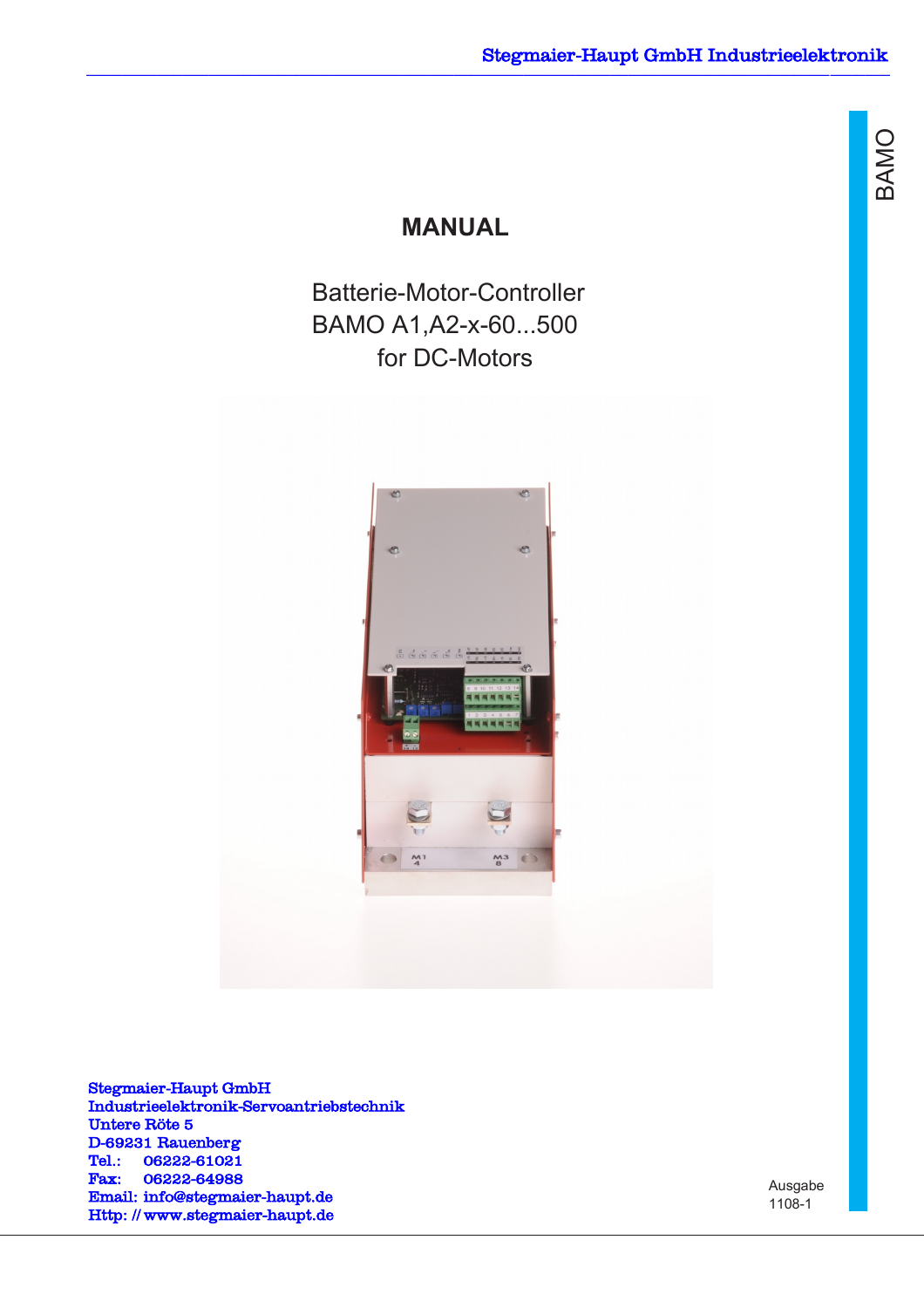# BAMO A1, A260-500A

|                | <b>Contents</b>                                                                                                                                                                                                                                                            |                                                                      |
|----------------|----------------------------------------------------------------------------------------------------------------------------------------------------------------------------------------------------------------------------------------------------------------------------|----------------------------------------------------------------------|
| 1              | <b>Basical Information</b><br><b>Safety Advice</b><br>GeneralInformation<br>Application<br>Construction<br><b>Technical Data</b>                                                                                                                                           | Page<br>3<br>$\overline{4}$<br>$\overline{4}$<br>$\overline{4}$<br>5 |
| $\overline{2}$ | <b>Mechanical Installation</b><br>Dimensions 60,120,240<br>Dimensions 280<br>Dimensions add. Heatsink 60240<br>Dimensions add. Heatsink 280                                                                                                                                | 6<br>$\overline{7}$<br>8<br>9                                        |
| 3              | <b>Electrical Installation</b><br><b>Connection Overview</b><br>Power connections<br><b>Control connections</b><br>Speed-command value<br><b>External current limit</b><br>ready for operation (BTB) indication<br>Analogue maesuring outputs<br><b>Plug-Clamp Numbers</b> | 10<br>11<br>12<br>13<br>14<br>15<br>15<br>16                         |
| 4              | <b>Device Overview</b><br>Component overview<br>Blockdiagram<br><b>Adjustment functions</b>                                                                                                                                                                                | 17<br>18<br>19                                                       |
| 5              | <b>Adjustment</b><br>Adjustment advice<br>Speed-command value<br>Speed- actual value<br><b>Current limitation</b><br>Speed controller switching<br>Adjustment without measuring instruments                                                                                | 20<br>21<br>22<br>23<br>24<br>24                                     |
| 6              | <b>Getting Started</b><br>Default setup<br>First getting started                                                                                                                                                                                                           | 26<br>27                                                             |
| $\overline{7}$ | <b>Fault Finding</b><br><b>Functions errors</b><br>Signals                                                                                                                                                                                                                 | 28<br>29                                                             |
| 8              | <b>Protocol</b>                                                                                                                                                                                                                                                            | 30                                                                   |
| 9              | <b>Guarantee</b>                                                                                                                                                                                                                                                           | 31                                                                   |
|                |                                                                                                                                                                                                                                                                            |                                                                      |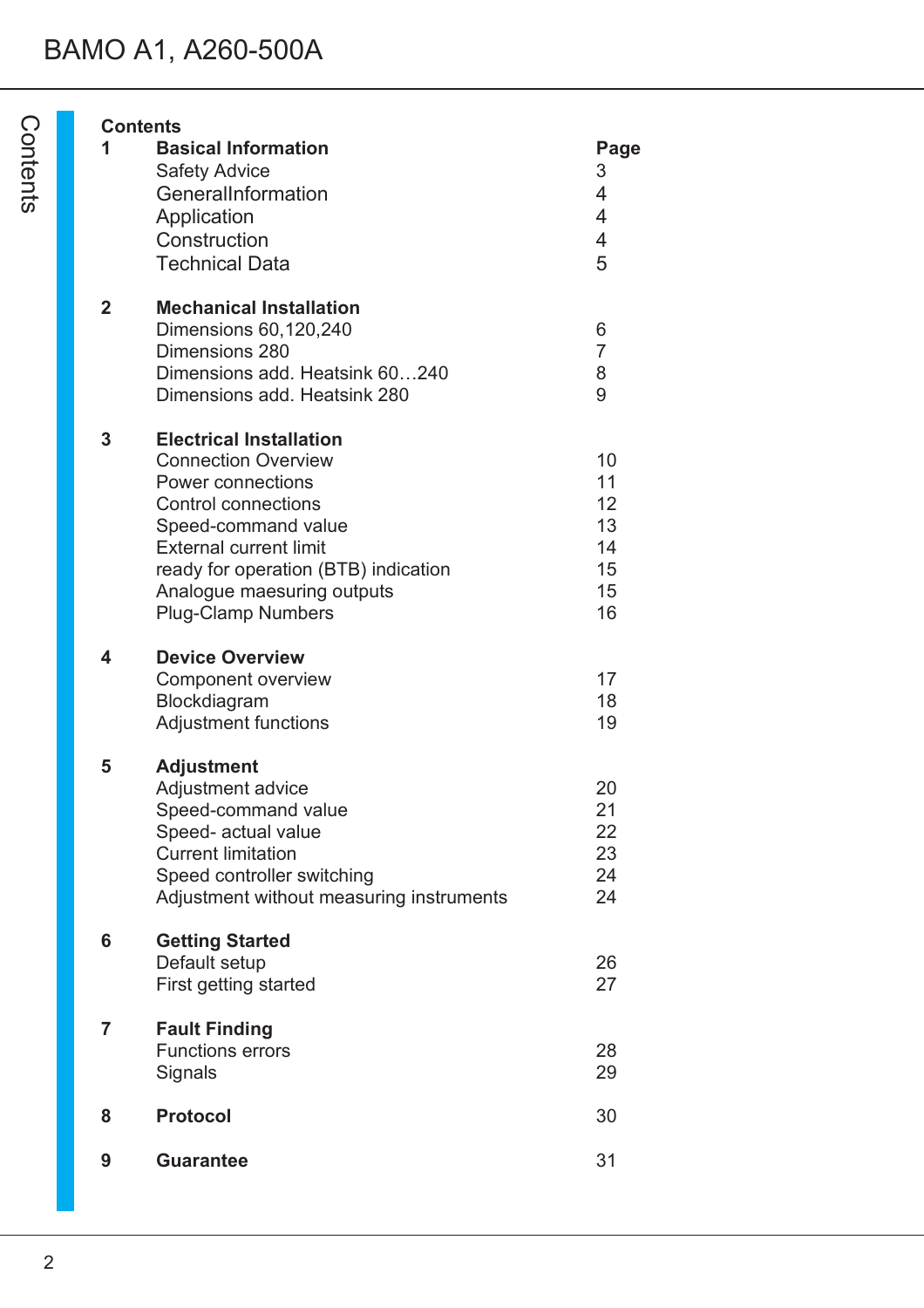Electronic devices always involve the risk of failure.

# **Caution Direct Voltage DC160V=**



This manual has to be read carefully and must be understood by experts before installing or starting the device.

If there are any doubts call your trader or the manufacturer.

The BAMO series is designed to regulate electrical currents; protection standard IP00. Connection only toa battery or galvanic isolated direct voltage.(SeePage10)

#### **Standardsand Guidelines:**

The device andit's associated components can only be installed and switched on where the local laws and technical standards have been strictly adhered to:

EU-Guidelines 89/392/EWG,84/528/EWG,86/663/EWG,72/23/EWG EN60204,EN50178,EN60439-1,EN60146,EN61800-3 - IEC/UL IEC364, IEC 664, UL508C, UL840

- VDE-regulations VDE100,VDE110,VDE160
- TÜV-regulations
- Regulations ofProfessionaland Occupational bodies:VGB4

The user has to assure that: after -a failure ofthe device -an incorrect handling -a failure ofthe control unit etc. the drive is brought toa secure operating condition.

Machinesandinstallations are to be provided with supervisory and safety equipment, that is independent ofthe device.

#### **Adjustment**

- only by qualified personnel

- adher to safety regulations

#### **Installation work**

- only when disconnected from allpower lines.

#### **QS**

The devices are archived by the manufacturer with serial number and their test specifications.

#### **CE**

The EU-guide line89/336/EWG with the Regulations EN61000-2andEN61000-4 are observed.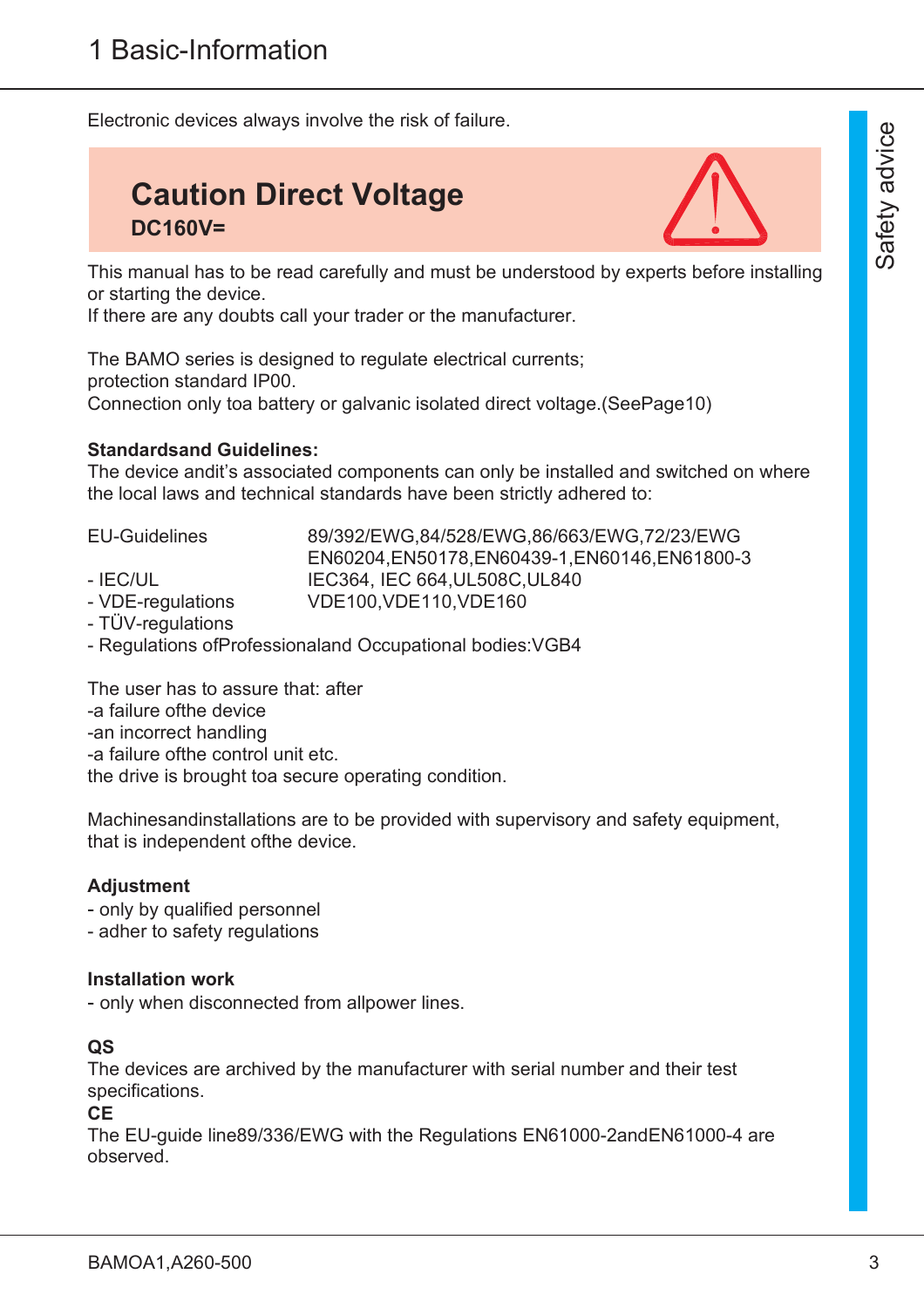## **GeneralInformation**

The battery motor controller BAMO-Ax-xx forms together with the low voltage DC-motor a propulsion unit distingushed by its high control range.

With a DC-motor the current is proportionaltothe torque andthe voltage is proportional tothe speed.

Current and voltage are measured precisely.

The analogue circuits ofthe servo driveare simply constructed.

The speed actual value is generated from armature voltage or from the DC-tachogenerator.

The speed andthe current controller are disigned as P-I-controller.

In version BAMO-A2 (4Q)the brake energy is refeeded tothe battery.

## **Application**

for all kinds ofmachines or vehicles upto40kW battery feeded drive power especially for

-a great controller range

- -ahigh efficiency
- small motor dimensions
- -a even and smooth travel
- for speed or torque regulation or

combined speed-torque regulation with or without superposed position controller.

#### **For use in**

battery powered vehicles like cleaning machines,el. boats, fork-lift trucks, transport systems, Solar- or wind powered installations, and many other battery powered machinesandinstallations.

#### **Construction:**

Cubicle-mount unit inIP00 according totheVDE-DIN-andEU- regulations. Standard analogue regulation electronics. Power electronics with IGBT-power semiconductors,generous dimensioning.

#### **Characteristics:**

- Battery supply or galvanicisolated direct voltage (Notice advice on page 10!)
- Galvanic isolation between auxiliary voltage and regulation electronics

auxiliary voltage andpower stage

## regulation electronics andpower stage

- \* Differentialcommand value inputs
- Speedand torque regulation
- Static and dynamic current limit
- \* Measuringoutputs for speed and current
- \* Enable logic,quickstop
- Temperature control for motor and device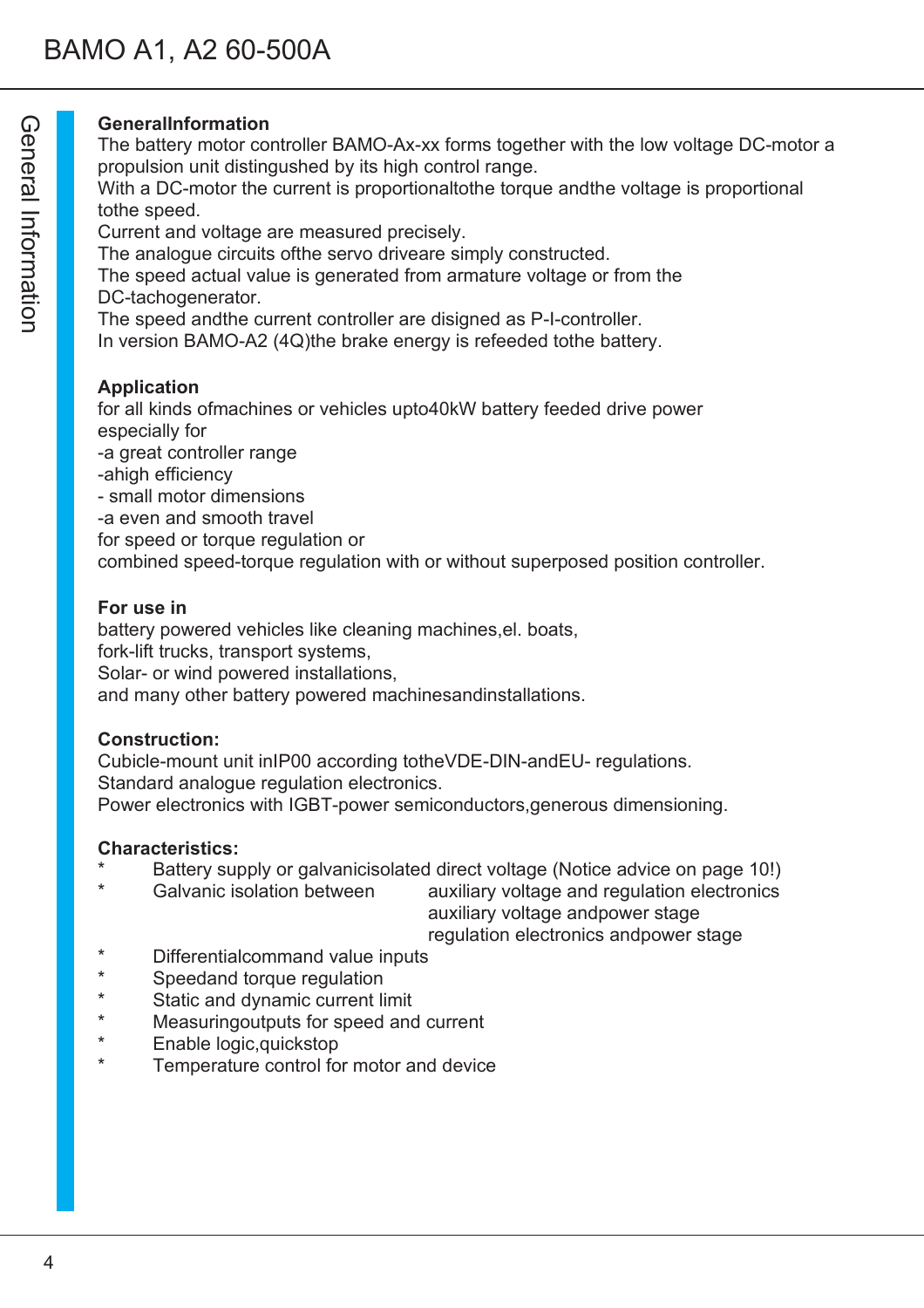### **Technical Data**

#### **Power Connection**

| <b>Type BAMO A1, A2</b> | 36-60360 | 160-60360  |
|-------------------------|----------|------------|
| <b>Battery voltage</b>  | 12.24V   | 36upto160V |
| Direct voltage bus      | 12.24V   | 36upto160V |
| Output voltage 0.8x U B | max.30V  | max.150V   |

Auxiliary voltage 24V=±20%,max.0.5A, waviness <20%

### **Spezifications**

| Type BAMO A1, A2-x-                      |           | 60                        | 120  | 180  | 280  | 360  |
|------------------------------------------|-----------|---------------------------|------|------|------|------|
| Steady current max.                      | $A=$      | 60                        | 120  | 180  | 280  | 360  |
| Peek current max.(5s)                    | $A=$      | 100                       | 200  | 300  | 400  | 600  |
| El.powermax                              | <b>kW</b> | 7.8                       | 15.6 | 23.4 | 36.4 | 46.8 |
| Power dissipation                        | W         | 300                       | 600  | 900  | 1400 | 1800 |
| <b>External fusing</b>                   | A         | 80                        | 160  | 300  | 500  | 600  |
| Cooling                                  |           | See cooling advice page 8 |      |      |      |      |
| <b>Size</b><br>Dimensions (see drawings) |           | 2                         |      |      |      | 3    |
| Weight                                   | Kg        |                           | 6    |      |      | 11   |

### **Common specifications**

Protection standard Device layout

Humidity stress

Setup height Operation range Extended operation range Bearing range

| <b>IP 00</b>               |
|----------------------------|
| VDE0100 group C            |
| <b>VDE0160</b>             |
| classF accordig toDIN40040 |
| no dewing                  |
| <1000m above NN            |
| $045^{\circ}$ C            |
| upto60°Cred.2%/°C          |
| -30°Cupto+80°C             |
|                            |

| Speed controller        |                                        |                |
|-------------------------|----------------------------------------|----------------|
| control accuracy        | without actual value error $\pm 0.5\%$ |                |
| Control range           |                                        | 1:000          |
| Temperature observation |                                        | $80^{\circ}$ C |

| <b>VERSIONS: BAMO A1-xx 1 Quadrant-controller</b> | propeling in  |
|---------------------------------------------------|---------------|
| BAMO A2-xx 4 Quadrant-controller                  | propeling a   |
|                                                   | rotation dire |

n rotation direction nd breaking in both rotation directions. Energy rear feed

**CAUTION:** for battery operation or direct current bus only (see advice on page 10)

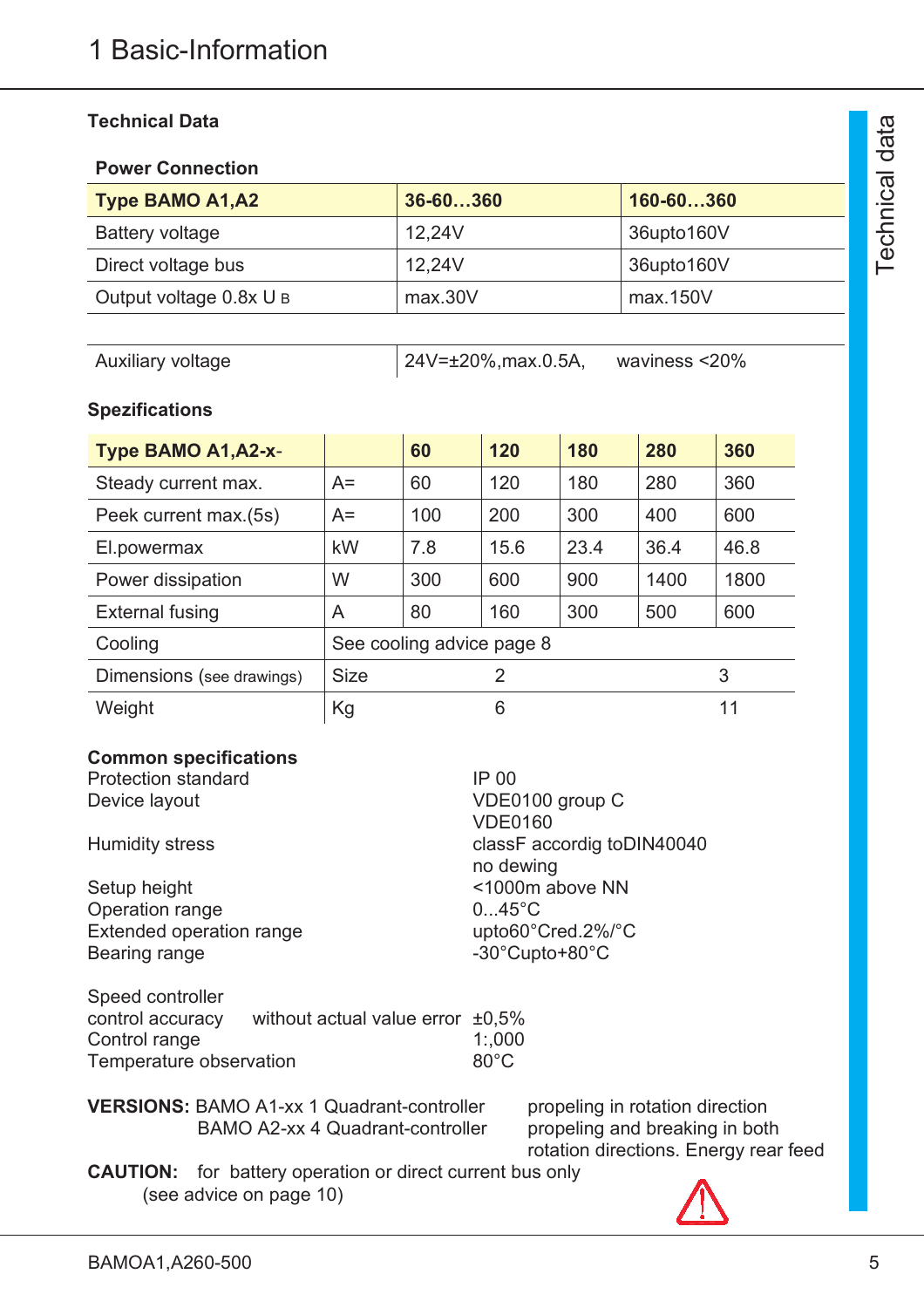# BAMO A1, A260-500A

Dimensions BAMO A1,A2-x-60,120,240

D2 P5 P4 P3 P2 P1

**ARCHERE** 

 $x<sub>2</sub>$ 

 $\mathsf{x}_1$ ł





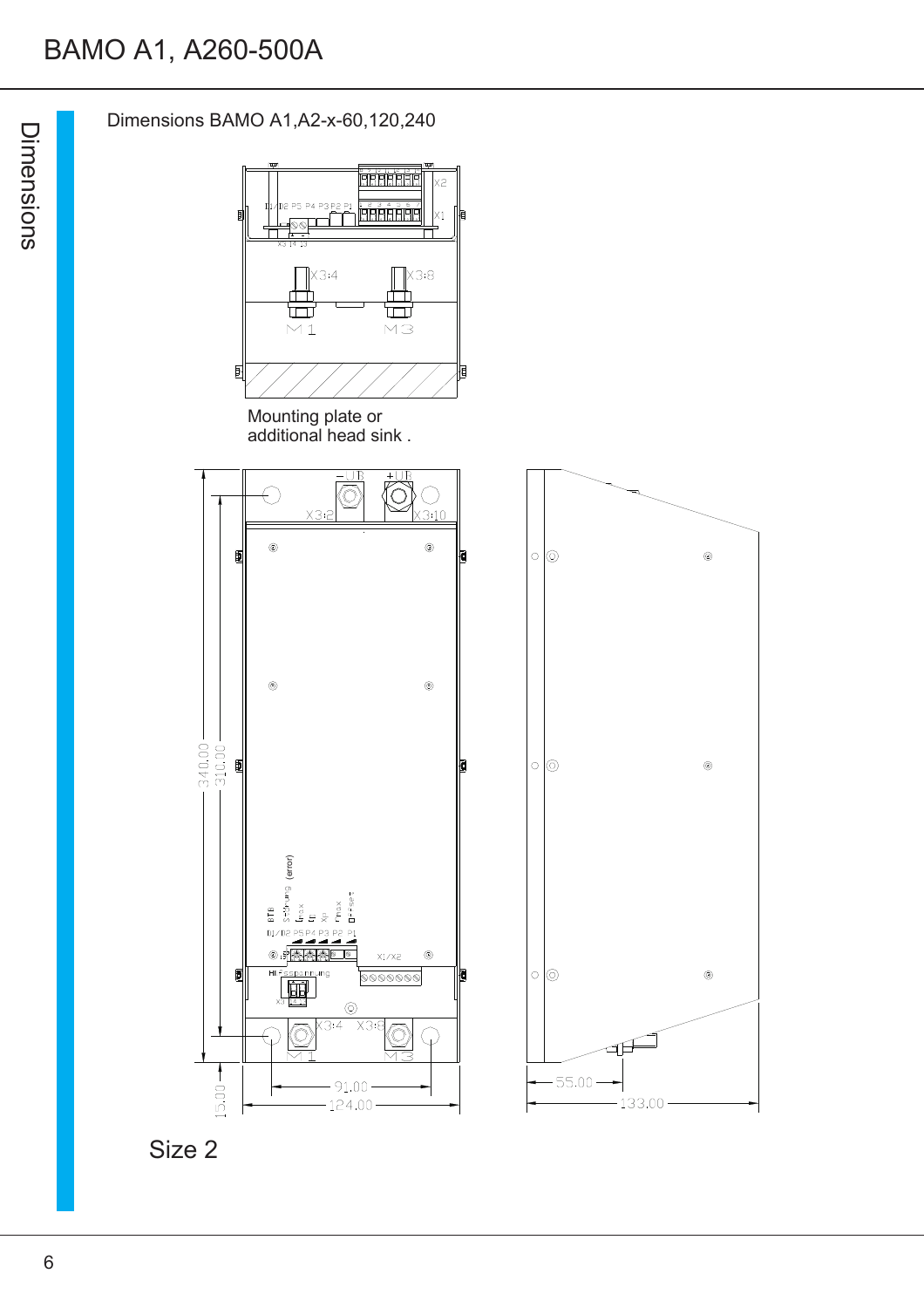Dimensions BAMO A1,A2-x-280,(500)



Size 3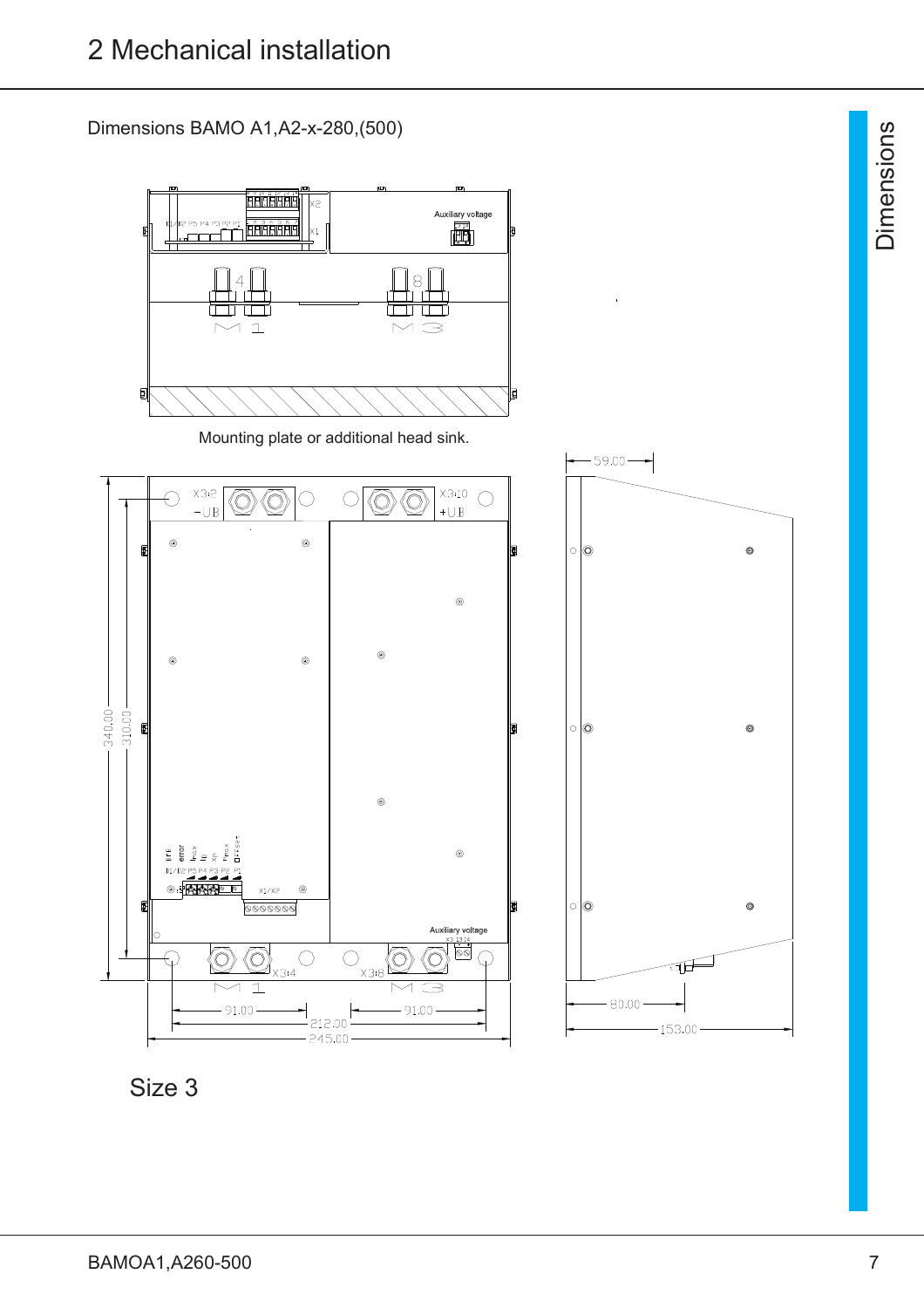



| Size 2<br>Size 3 | 1x addit. heat sink LUKUE 3<br>1x addit. heat sink LUKUE 4 | (Weight +3kg) |
|------------------|------------------------------------------------------------|---------------|
|                  | or 2x LUKUE 3                                              | (Weight +6kg) |

Screws M10x110mm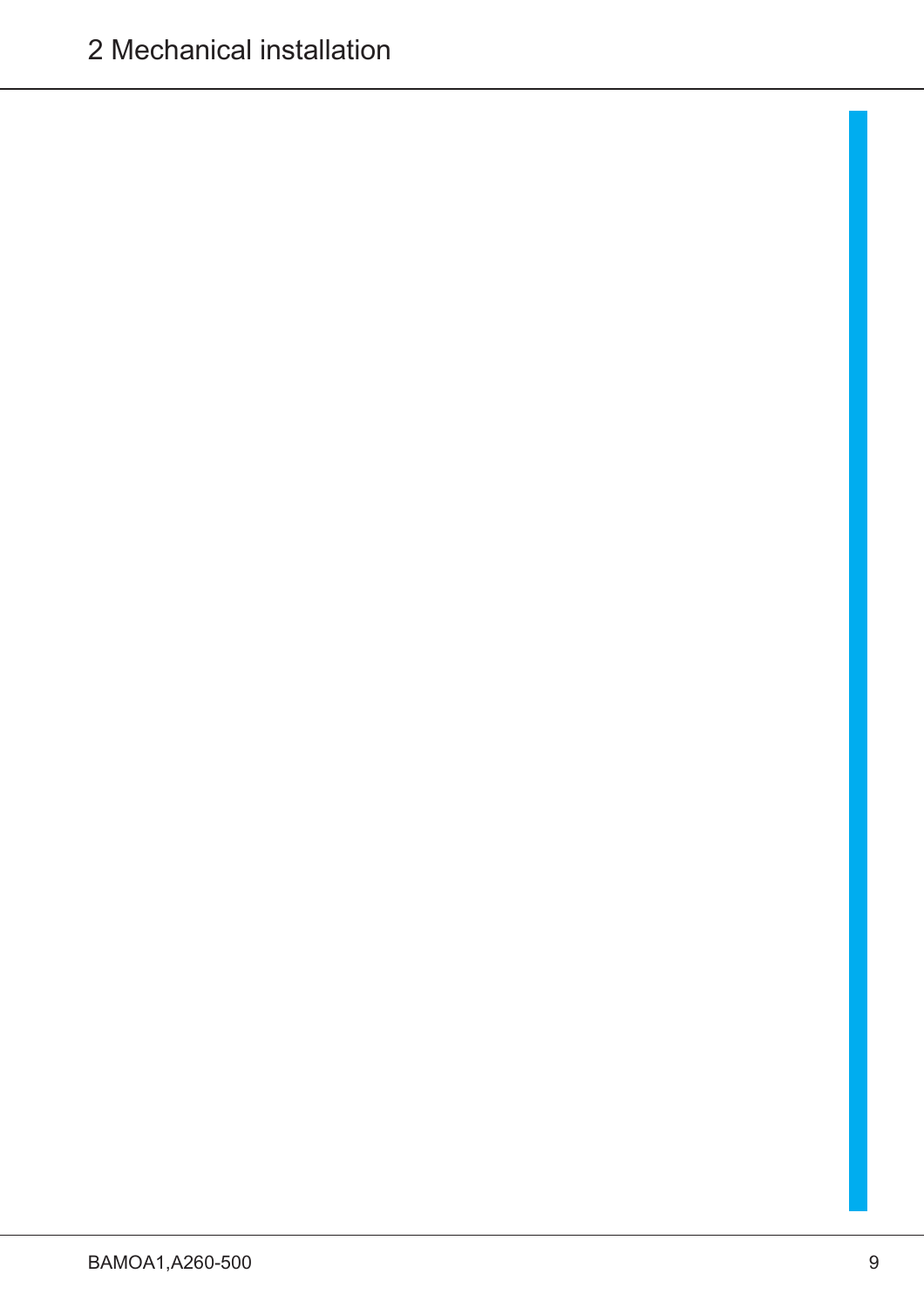

#### **Notice:**

#### **Power connection X3:2(-UB),X3:10(+UB)**

Connection polarity > no protection against mixing upthe contacts when the connection is wrong the output stage can be distroyed!

Thepower connection must not be devided during braking! If nessesary built in reverse-current-protection-diode D1. On-stage current = device peek current

#### **Connection toDirect voltage bus or Power supply unit**

Make sure that the overvoltage inthe buffer circuit is limitated to20% during braking. Small resistance ofthe source or ballast circuit.

If the resistance ofthe motor is very small thefast rising ofthe buffer voltage circuit can demage the semi-conductors.Innormal case the device is switched to error by the overvoltage observation.

#### **Auxiliary voltage connection X3:13,X3:14**

Safe against mixing upthe contacts.The connection can be switched seperated from thepower connection.

Notice the tolerance andtheresidualrippleofthe voltage.

#### **Motor connection X3:4(M1),X3:8(M3)**

The motor connections can be exchanged. In case of EMC-problems use chokes and shielded line. Brakong resistor RB1and DC-contactor K1as resistor brake with typeA1 or as battery failure brake with typeA2 **Control connections see special advices.**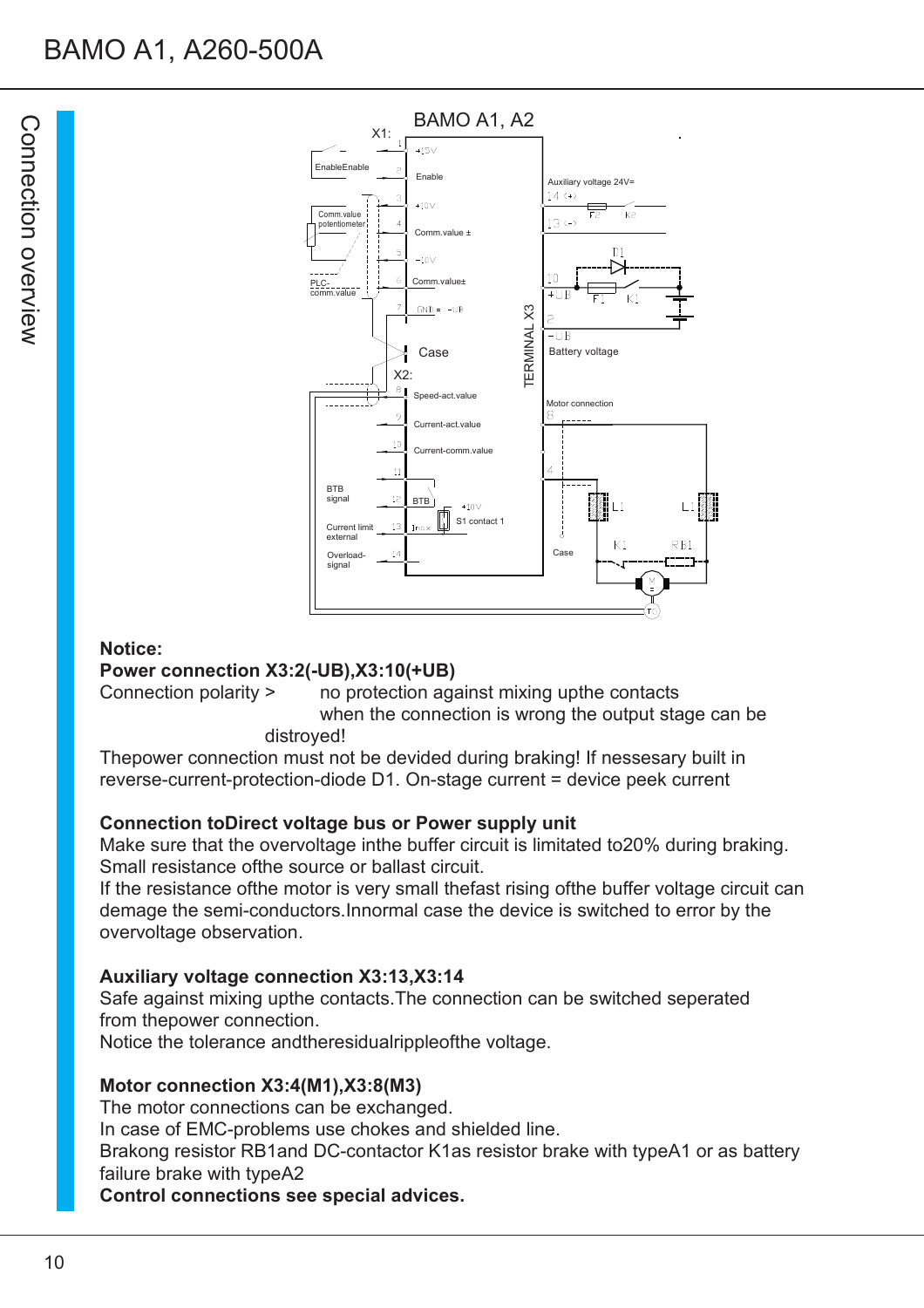### **Power Connection**

#### **Caution:**

The connection advices concerning the individual attachment ofthe connections to the plug numbers or terminals are binding.

All further advices to this are not binding.

The input and output lines can be altered or completed in consideration ofthe electrical regulations.

#### **Notice:**

- **connection and operation advices**
- **local technical regulations**
- **EU-machine regulation 89/392/EWG, 84/528/EWG,86/663/EWG**
- **CE-advice, EMC**



#### **Caution: Risk off distruction by overvoltage in buffer circuit**

Using BAMO-A2-36 the batterie voltage (U B+X3:10, U B- X3:2) must be applicated tothe device 10s before switching onand10safter switching off enable to limitate a possible occuring brake voltage by the battery everse current protection diode D1 against uncontrolled disconnecting the battery voltage while braking.

If using aDC-Bus notice advices on page 10.

| <b>Dimensioning</b>           | atA             | 60  | 120 | 240 | 280 |
|-------------------------------|-----------------|-----|-----|-----|-----|
| Battery lines (max.2m)        | mm <sup>2</sup> | 10  | 35  | 95  | 120 |
| <b>Motor lines</b>            | mm <sup>2</sup> | 10  | 35  | 95  | 120 |
| Fuse F1                       | A               | 89  | 160 | 360 | 500 |
|                               |                 |     |     |     |     |
| <b>Auxiliary voltage line</b> | mm <sup>2</sup> | 0.5 |     |     |     |
| Fuse F <sub>2</sub>           | A               | 2A  |     |     |     |

#### **Connection lines**

**Caution :** with longer lines >>> use a one step strengther cross section !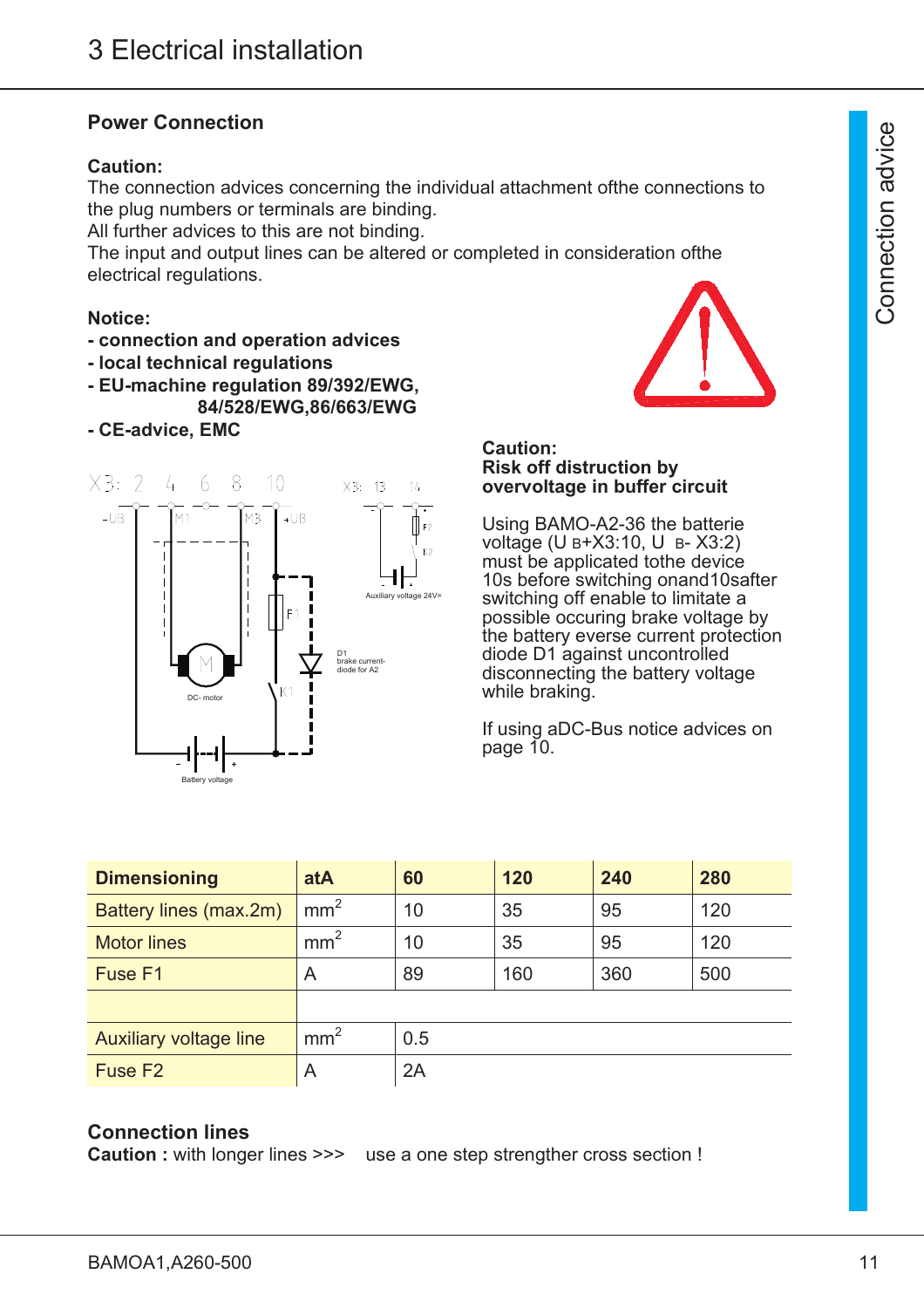#### **Control Connection**

The connecting advices are for general information and without obligation

#### **Notice:**

- Connecting- and operating instructions
- Local regulations
- EU-machine regulation

pin-No.terminalblock X1:1uptoX1:7andX2:8uptoX2:14

#### **Signal lines**

- Shielded and seperated from power lines.
- command values paired twisted and shielded.

#### **Logical connections**

- Relay with gold contacts or reed relays. Contact current 6mA.

#### **Enable -internal logical voltage**

- internal logical voltage  $X1:1$  +15V/10mA - contact chain between X1:1and X1:2

#### **Enable -external logical voltage**

| - enable voltage +10+30V | X1:2 |
|--------------------------|------|
| -GND                     | X1:7 |

#### **Switch on enable**

- command value and speed controller are enabled immediately.

#### **Switch off enable**

- command value and speed controller are enabled stop
- command value >>> is switched internally immediately to0
- -after2 seconds >>> speed controller is locked.

#### **Caution:**

Make sure that the battery voltage is connected tothe device atleast for 10 seconds after switching offthe enable.

#### **Auxiliary voltage connection**

- -Direct voltage command 24V=
- Operating range 19Vupto54V=
- Rated current 0.5A, inrush current 2A
- -Residualripple<20%
- Fusing 2AF

#### **Caution:** when using a switching power supply for auxilary voltage. Switch onpower supply before connecting auxiliary voltage (K2).



 $\bigcirc$ o コ  $\mathbin{\sqsupset}$ ወ ctio コ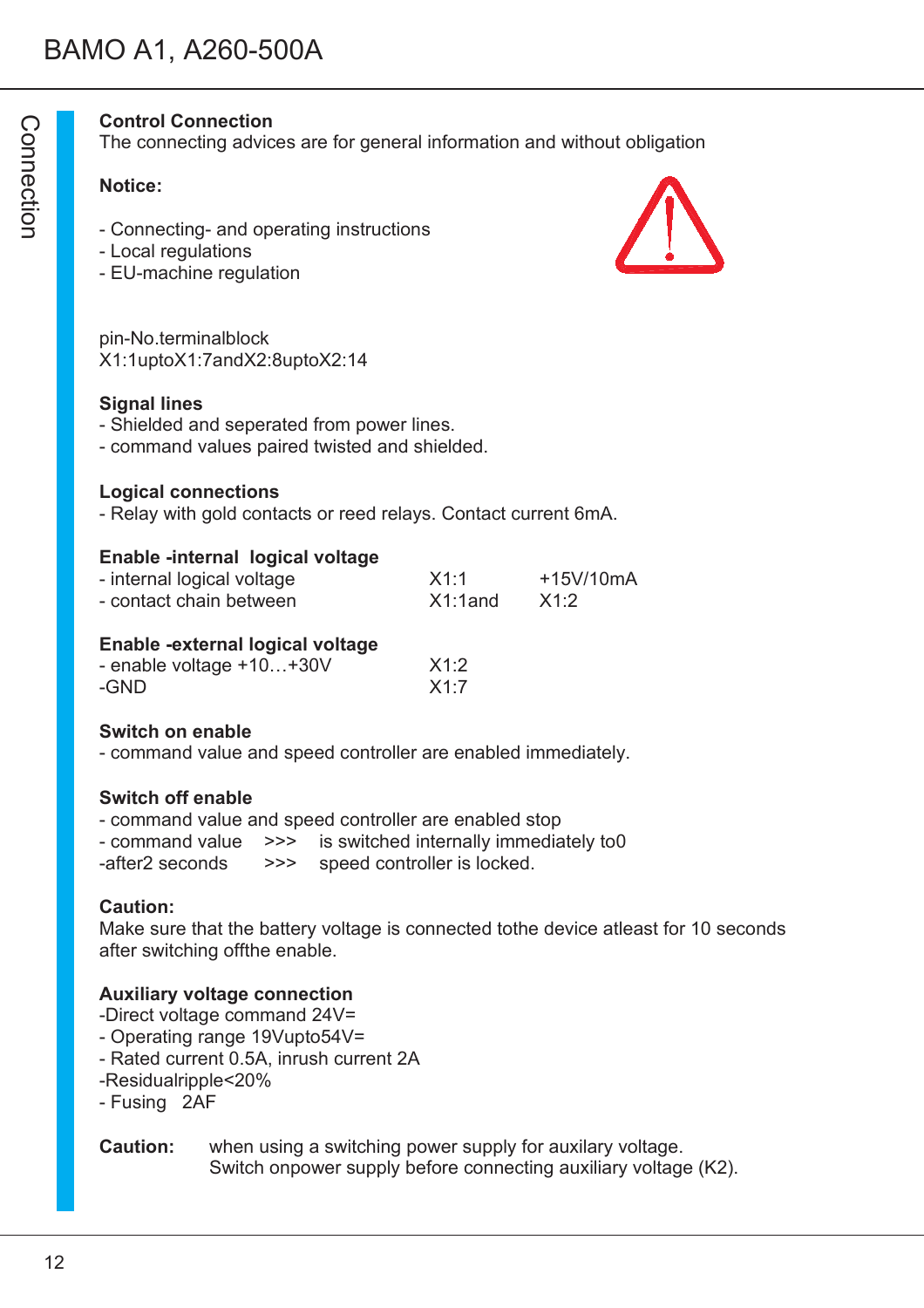#### **Command value-speed**

voltage source for command values ±10V,10mA

| +10V | X1:3 |
|------|------|
| -10V | X1:5 |
| GND  | X1:7 |

#### **Command value input**

- command value input maximum ±10V= -differential input

- input resistance 50k  $\Omega$
- relay contacts: gold- or reed contacts

#### **Caution**

command value lines paired twisted and shielded. Screen connection one-sided.

#### **Connection:**

#### **Command value voltage with internal supply**

| command value | $X1:4$ (signal) |
|---------------|-----------------|
|               | X1:7(GND)       |
| bridge        | $X1:6-X1:7$     |

#### **External command value voltage SPS/CNC**

| command value | $X1:4$ (signal) |
|---------------|-----------------|
|               | X1:6(GND)       |

#### **External command value current SPS/CNC**

Resistance for command value current  $0... \pm 20$  mA $\ge$ >R-comm.=500  $\Omega$ command value current X1:4(signal) X1:6(GND)

**Int.supply CNC/PLC Comm.value current**



With **A1**(1Q) only positiove command value leave outd2and connection X1:5 is not coated

#### **Caution:**

donot use a command value current between 4and20mA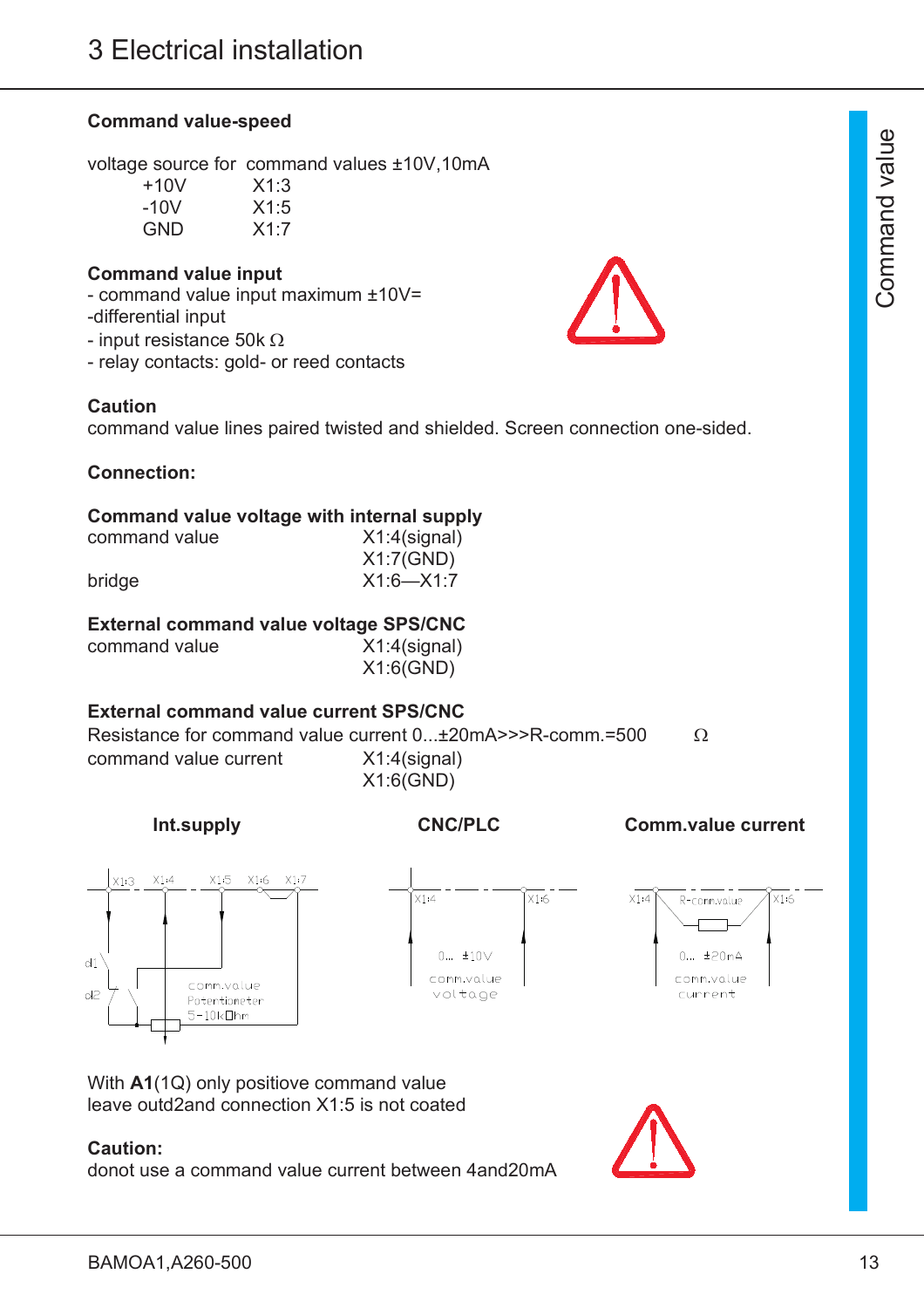## **External current limitation**

voltage source for external current limit +10V/10mA X1:13 GND X1:7

#### **Current limit input**

maximum input voltage +10V input resistance 10k  $\Omega$ internal attenuation with potentiometer Imax relay contacts: gold- or reed contacts switch S1, contact 2=OFF(see page 17)

#### **Connection**

| current limit | $X2:13$ (signal) |
|---------------|------------------|
|               | $X1:7$ (GND)     |

#### **Adjustment range**

| $0+5V$                       |
|------------------------------|
| $0+10V$                      |
| internal overcurrent control |

>>> 0upto100% device command current >>> 0upto200% device command current  $\gg$  max.5sec.



#### **Caution:**

case of internal current limit adjustment switch S1 >>> contact 2=ON (see page 19)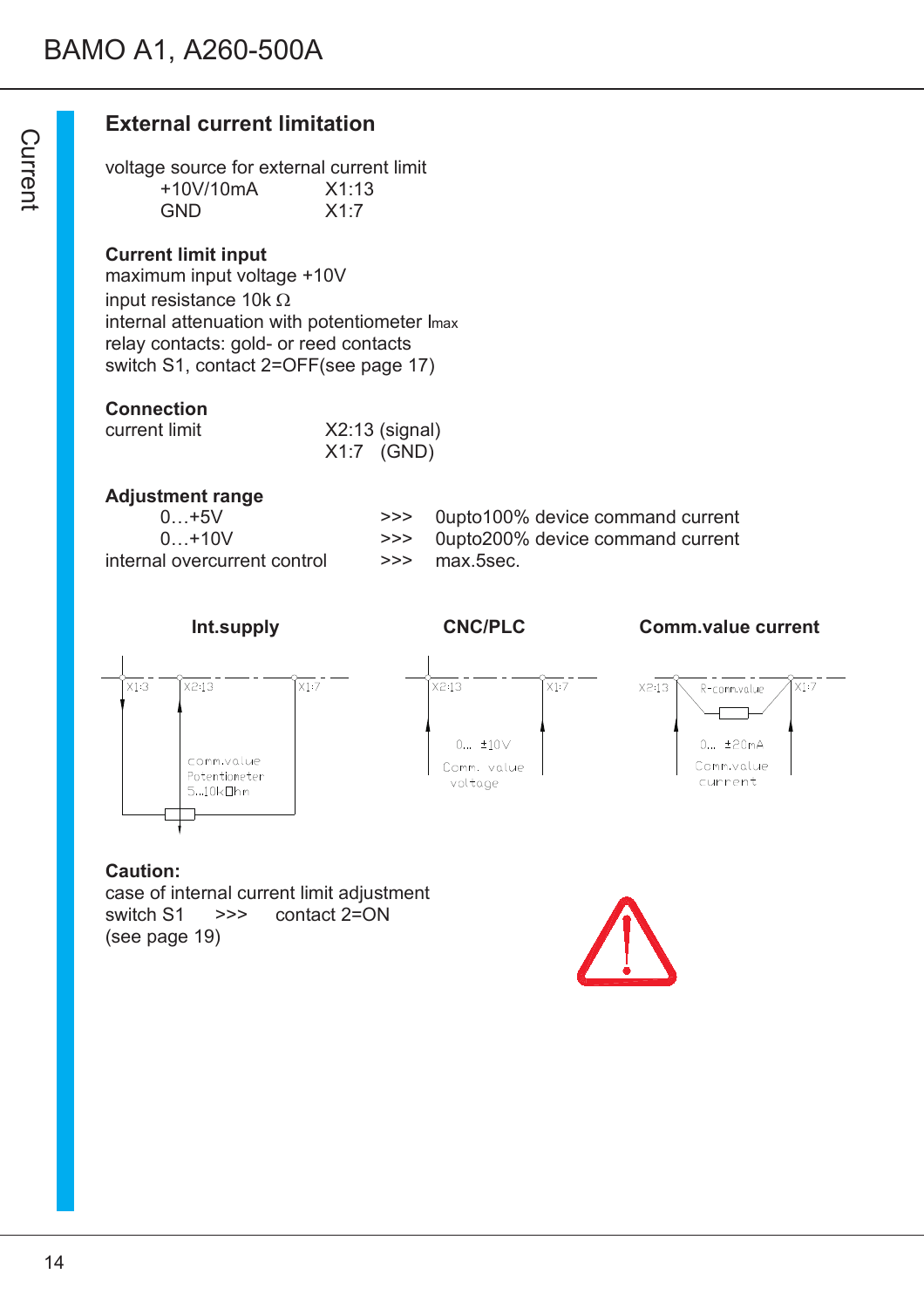## **Ready for operation signal BTB**

#### **Relay**

| signal contact | X2:12-X2:13  |
|----------------|--------------|
| contact values | max.48V;0,5A |

The ready for operation signal (BTB) shows theCNC/PLC that the drive is ready for operation. Switch BTB- signals of several axes in one row.

delay after switching onmains >>> max.1sec.

| <b>Function</b>         | <b>Indication</b> | <b>BTB-Relay</b> |
|-------------------------|-------------------|------------------|
| Ready for operation     | LED bright green  | Contact closed   |
| Not ready for operation | LED glims green   | Contact open     |
| Error                   | LED bright red    | Contact open     |

| <b>BTB turns off with</b>  | <b>Error</b> is |
|----------------------------|-----------------|
| Overtemperature            | not stored      |
| Overvoltage                | stored          |
| Short, Line-to-earth-fault | stored          |
| Voltage error              | not stored      |

To reset store switch off/on enable

#### **Caution:**

Use BTB-contact always with CNC/PLC - control or with emergency-stop circuit ! Self-starting possible! Fault memory is not effective with all faults !



### **"Blocked" Indication**

| Current demand | Outpu X2:14 |  |
|----------------|-------------|--|
| Normal         | $>+10V$     |  |
| Overload       | $<+2V$      |  |

#### **Analogue measuring putputs**

| Function             | Motor current display | Speed display |
|----------------------|-----------------------|---------------|
| Connection           | X2:9, X1:7            | X2:8, X1:7    |
| Value peek current   | $+5.0V$               |               |
| Value steady current | $+2.5V$               |               |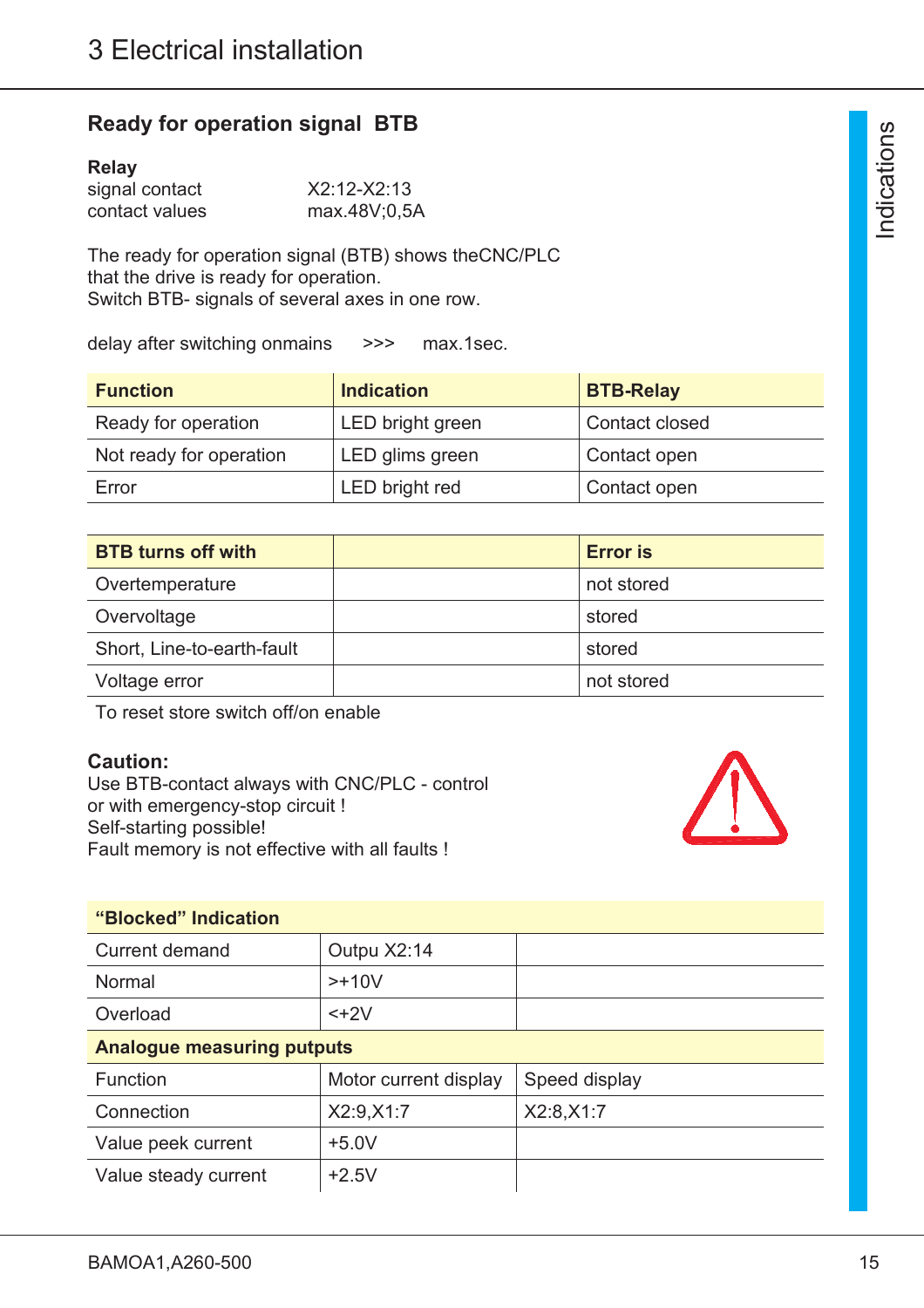## **Control connections**

| <b>Function</b>               | <b>Designation</b>    | <b>Clamp-Number</b> |
|-------------------------------|-----------------------|---------------------|
| Voltage 15V/10mA              | Enable - supply       | X1:1                |
| Enable $+10$ bis $+30V =$     | Enable - input        | X1:2                |
| Voltage +10V/10mA             | Comm.value - supply + | X1:3                |
| command value +               | Comm.value - input +  | X1:4                |
| Spannung-10V/10mA             | Comm.value - supply - | X1:5                |
| command value -               | Comm.value - input -  | X1:6                |
| <b>GND</b>                    |                       | X1:7                |
|                               |                       |                     |
| Speed actual value            | Tacho connection      | X2:8                |
| Current actual value          | Measuring output      | X2:9                |
| Current command value         | Measuring output      | X2:10               |
| <b>BTB-</b> contact           | Ready for operation   | X2:11               |
| <b>BTB-contact</b>            | Ready for operation   | X2:12               |
| <b>Current limit external</b> | Current limit input   | X2:13               |
| <b>Blocked</b>                | Output                | X2:14               |

| <b>Power connections</b> |                    |                           |  |
|--------------------------|--------------------|---------------------------|--|
| <b>Function</b>          | <b>Designation</b> | <b>Bolt-/Clamp-Number</b> |  |
| Battery -                | $-UB$              | X3:2                      |  |
| Motor1                   | M <sub>1</sub>     | X3:4                      |  |
| Motor <sub>3</sub>       | M <sub>3</sub>     | X3:8                      |  |
| Battery +                | $+UB$              | X3:10                     |  |

| <b>Auxilary voltage connection</b> |  |                     |  |
|------------------------------------|--|---------------------|--|
|                                    |  | <b>Clamp-Number</b> |  |
| GND-24V                            |  | X3:13               |  |
| $+24V=$                            |  | X3:14               |  |
|                                    |  |                     |  |
|                                    |  |                     |  |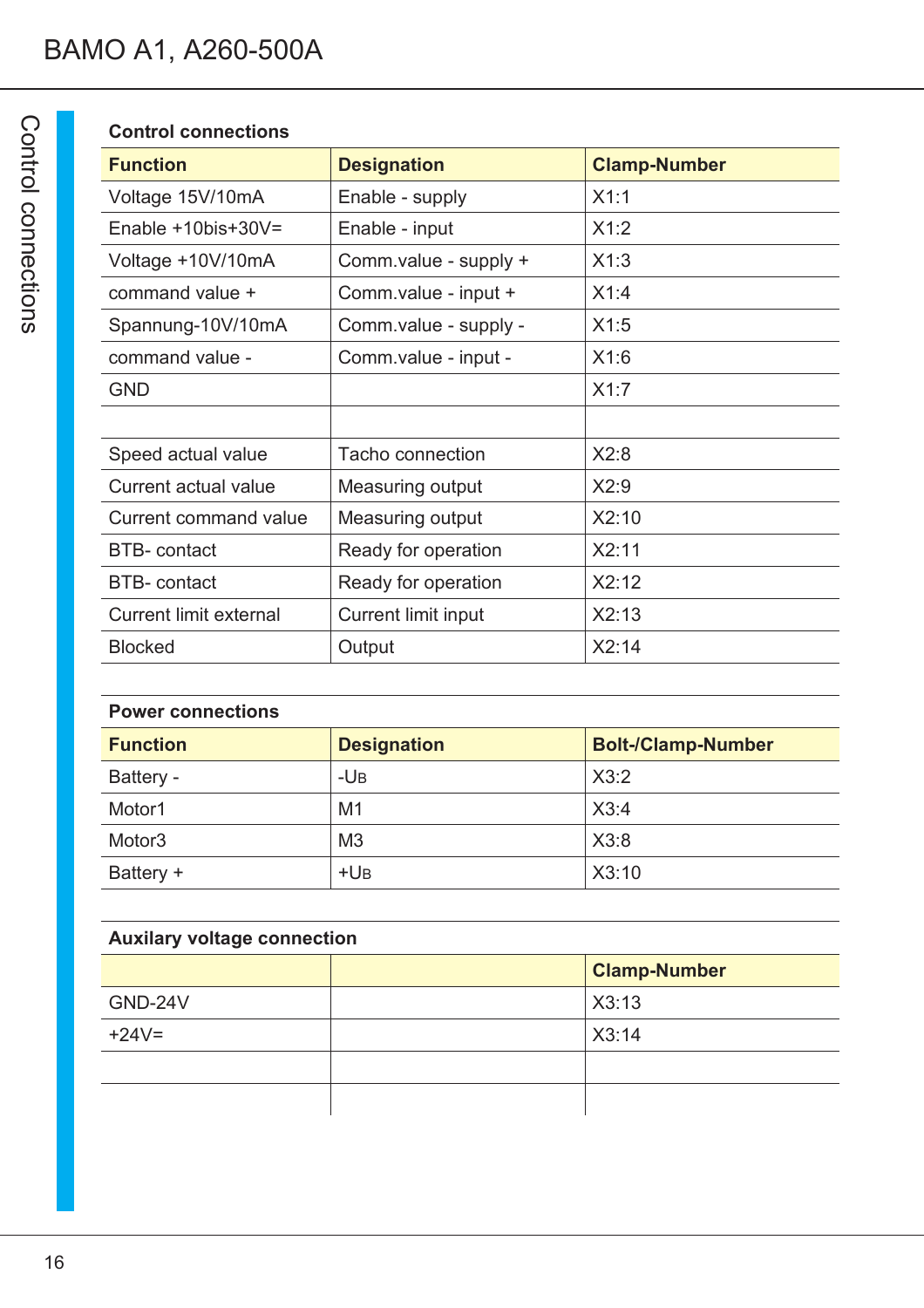## **Component overview**



| <b>Indication</b> | <b>Function</b>     | <b>Clamp</b> | <b>Function</b> |
|-------------------|---------------------|--------------|-----------------|
| D1 green          | ready for operation | X1:1         | $+15V$          |
| D2red             | Error               | X1:2         | Enable          |
|                   |                     |              |                 |

| <b>Trimmer</b> | <b>Function</b>  | X1:4 | comm. valu   |
|----------------|------------------|------|--------------|
| P <sub>5</sub> | I <sub>max</sub> | X1:5 | $-10V$       |
| P <sub>4</sub> | ID               | X1:6 | comm. valu   |
| P <sub>3</sub> | $X_{P}$          | X1:7 | <b>GND</b>   |
| P <sub>2</sub> | $n_{max}$        |      |              |
| P <sub>1</sub> | <b>Offset</b>    | X2:8 | n-act. value |
|                |                  |      |              |

| <b>Indication</b>  | <b>Function</b>     | <b>Clamp</b> | <b>Function</b>     |
|--------------------|---------------------|--------------|---------------------|
| D1 green           | ready for operation | X1:1         | $+15V$              |
| D <sub>2</sub> red | Error               | X1:2         | Enable              |
|                    |                     | X1:3         | $+10V$              |
| <b>Trimmer</b>     | <b>Function</b>     | X1:4         | comm. value $+(-)$  |
| P5                 | $I_{\text{max}}$    | X1:5         | $-10V$              |
| P4                 | I <sub>D</sub>      | X1:6         | comm. value $-(+)$  |
| P3                 | $X_{\mathsf{P}}$    | X1:7         | <b>GND</b>          |
| P <sub>2</sub>     | $n_{max}$           |              |                     |
| Ρ1                 | <b>Offset</b>       | X2:8         | n-act. value        |
|                    |                     | X2:9         | I-act. value        |
|                    |                     | X2:10        | I-comm. value       |
|                    |                     | $X2:11-12$   | <b>BTB-</b> contact |
|                    |                     | X2:13        | Ext.current limit   |
|                    |                     | X2:14        | blocked             |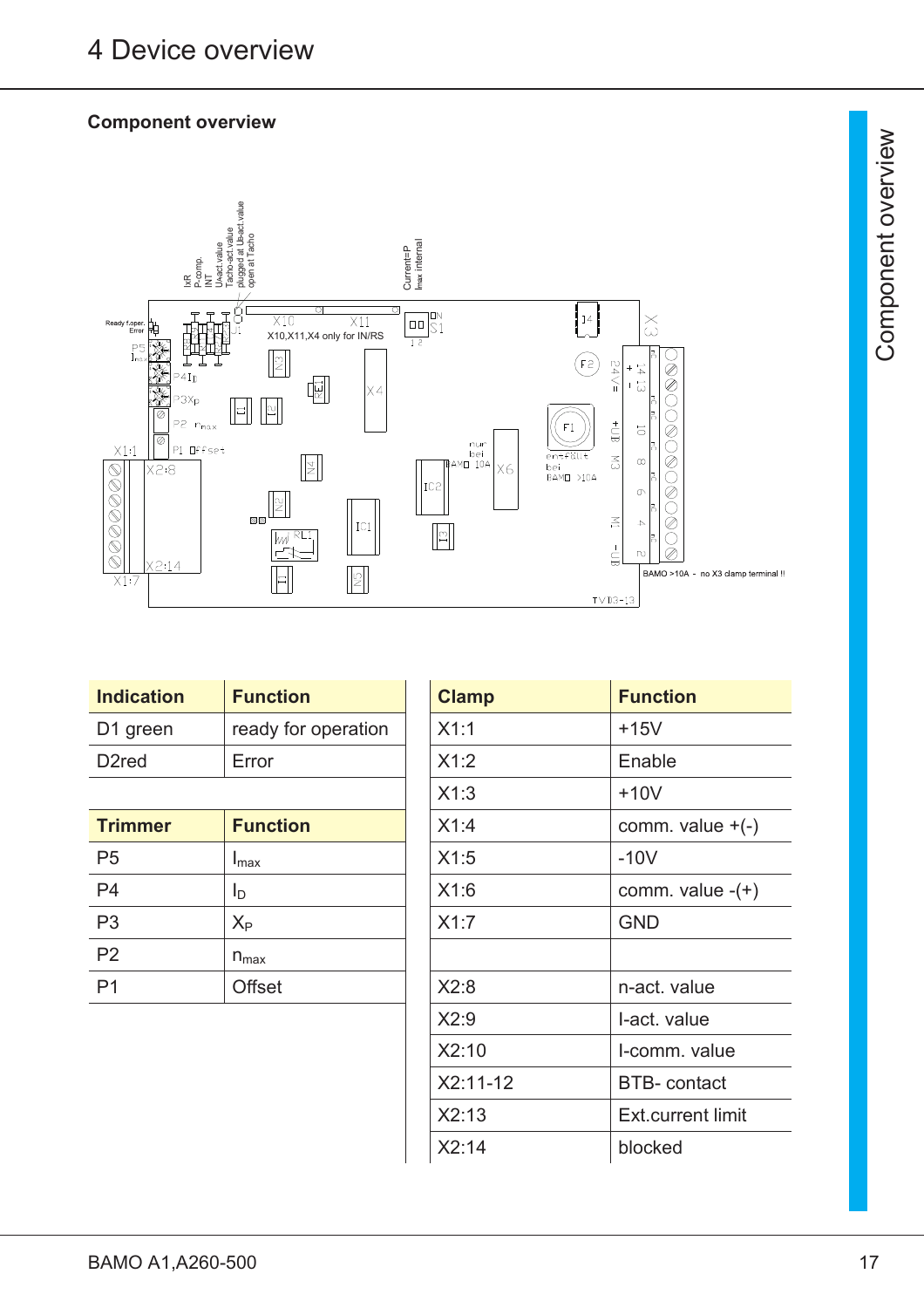# BAMO A1, A260-500A

D<br>O  $\mathsf{\Omega}$  $\blacktriangledown$ Dia gra  $\Xi$ 

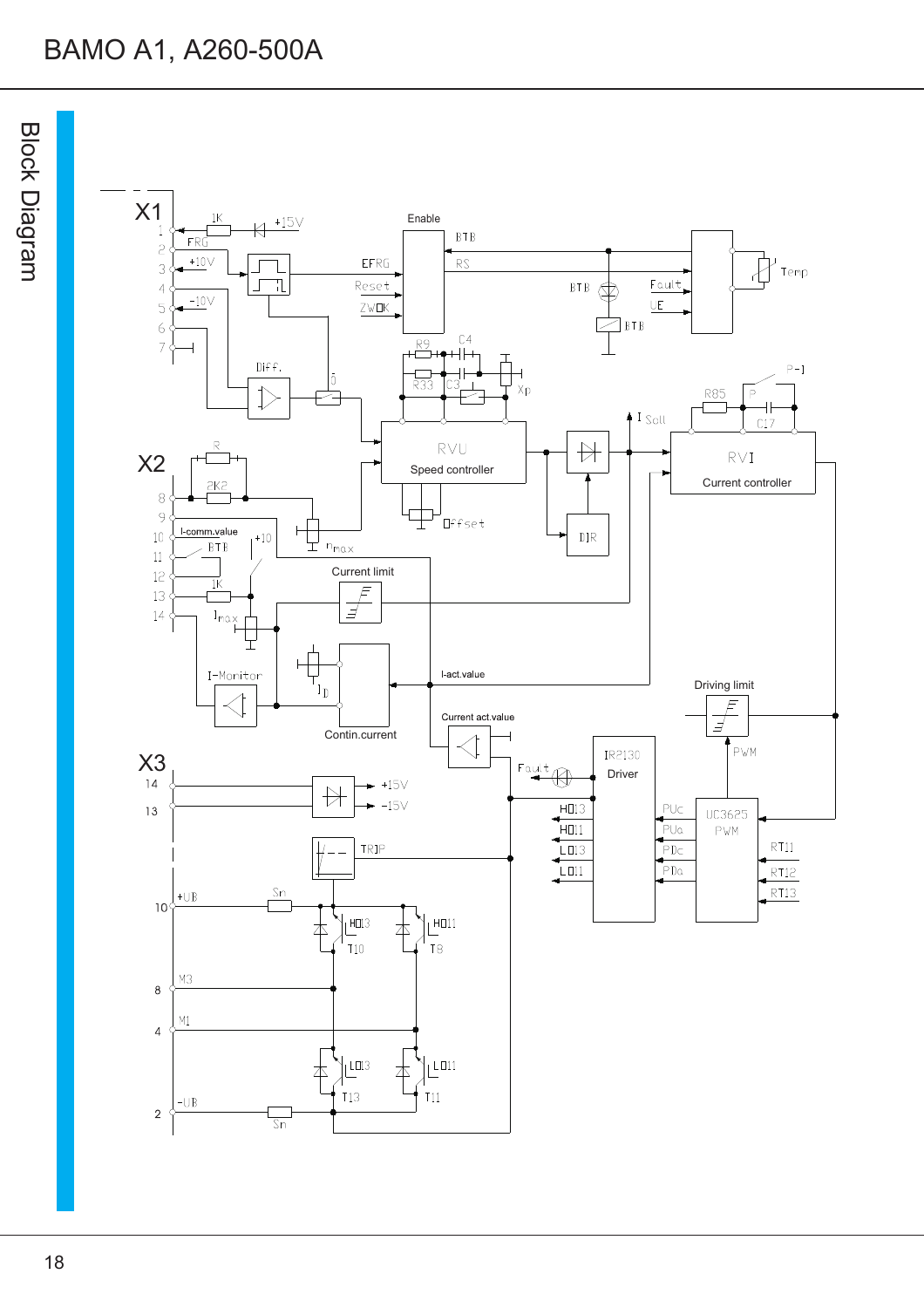## **Adjustment functions**

| <b>Function</b>                                  | <b>Trimmer</b> | <b>Switch</b>  | <b>Jumper</b> | <b>Component</b> |
|--------------------------------------------------|----------------|----------------|---------------|------------------|
| Act. value balance DC-Tacho                      | $P2(n_{max})$  |                | J1 open       | R <sub>3</sub>   |
| Actual value balance<br>armature voltage control | $P2(n_{max})$  |                | J1 plugged    | R <sub>27</sub>  |
| IxR-compentation                                 |                |                |               | R <sub>8</sub>   |
| <b>Internal Current limit</b>                    | $P5(I_{max})$  | <b>S1-20N</b>  |               |                  |
| <b>External Current Limit</b>                    | $P5(I_{max})$  | <b>S1-20FF</b> |               |                  |
| <b>Steady current</b>                            | $P4(I_D)$      |                |               |                  |
| <b>Amplification P-Component</b>                 | $P3(X_P)$      |                |               | R <sub>9</sub>   |
| <b>Amplification I-Component</b>                 |                |                |               | C <sub>4</sub>   |
| Integrator                                       |                |                |               | R <sub>11</sub>  |
| <b>Null balance</b>                              | P1(Offset)     |                |               |                  |

## **Switch S1**

| <b>Function</b>              | <b>Contact</b> | <b>ON</b> | <b>OFF</b> |  |
|------------------------------|----------------|-----------|------------|--|
| <b>Current limit</b>         |                | internal  | external   |  |
| <b>Current amplification</b> |                |           |            |  |

| <b>LED-Indications</b>    |               |               |                |  |
|---------------------------|---------------|---------------|----------------|--|
| <b>Function</b>           | <b>Colour</b> | <b>Shines</b> | <b>LEDNo.</b>  |  |
| Ready for operation (BTB) | green         | bright        | D1             |  |
| Temperature error         | green         | glim          | D1             |  |
| Error                     | red           | bright        | D <sub>2</sub> |  |

| <b>Signal outputs</b>         |                    |                     |  |  |
|-------------------------------|--------------------|---------------------|--|--|
| <b>Function</b>               | <b>Designation</b> | <b>Clamp-number</b> |  |  |
| <b>Speed</b>                  | n-actual value     | X2:8                |  |  |
| Current                       | I-actual value     | X2:9                |  |  |
| <b>Current command value</b>  | I-comm.value       | X2:10               |  |  |
| blocked                       | +12V/10mA          | X2:14               |  |  |
|                               |                    |                     |  |  |
| Ready for operation - contact | <b>BTB/error</b>   | X2:11, X2:12        |  |  |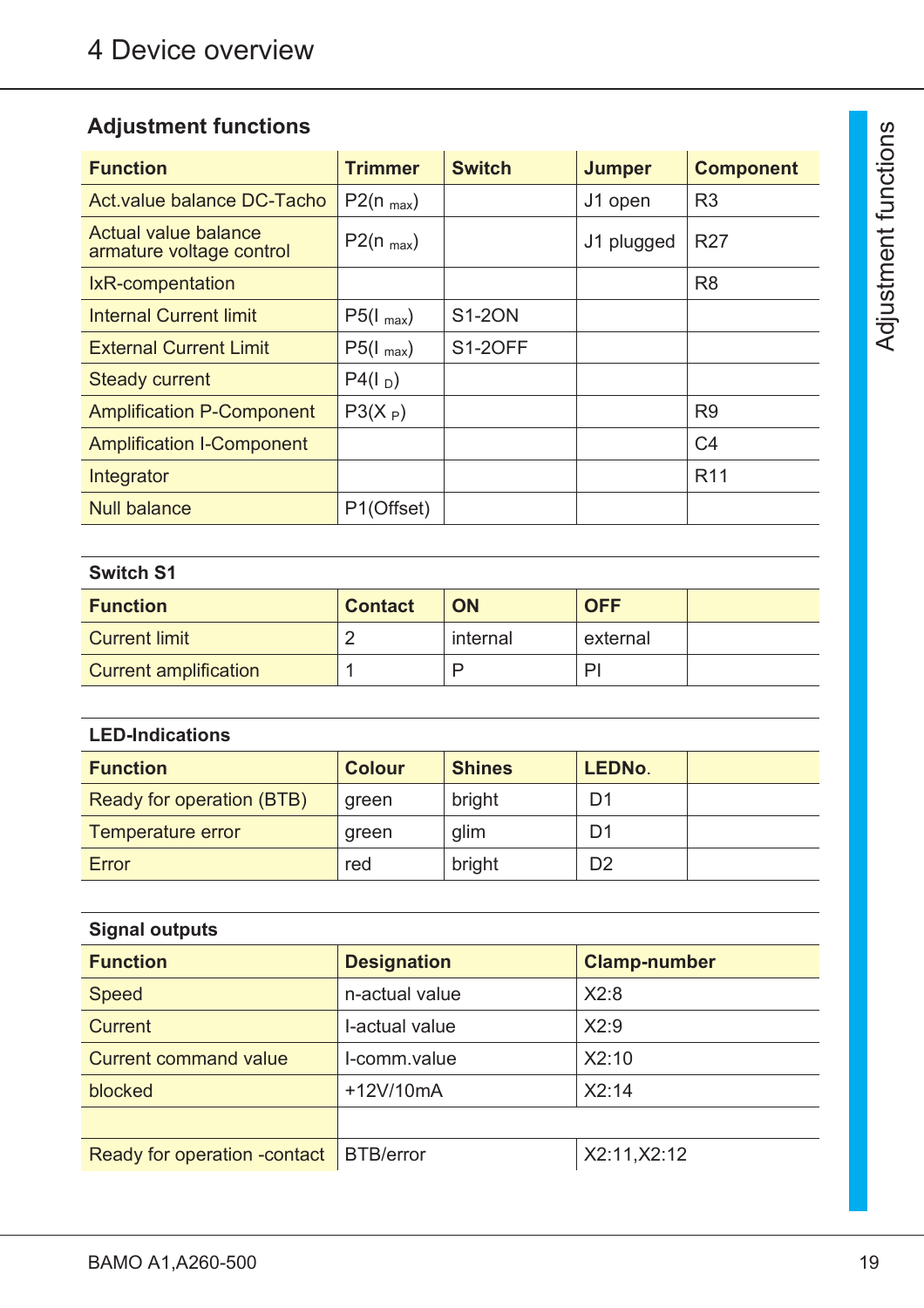## **Adjustment Advice**

## **Adjustment**

- only by qualified personnel
- adhered to safety regulations
- notice adjusting sequence

| <b>Presettings</b>              | <b>Adjust with</b>          |
|---------------------------------|-----------------------------|
| Actual value                    | Tacho coarse adjustment R23 |
| Internal/external current limit | Switch S1, contact 2        |
| Current regulator P-PI          | Switch S1, contact 1        |

| <b>Optimization</b>        | <b>Adjust with</b>                            |
|----------------------------|-----------------------------------------------|
| Act.value adjustment       | $n_{max}$ adjustment                          |
| <b>Cuirrent controller</b> | Switch S1, contact 1(default setup = ON)      |
| <b>Current limit</b>       | $I_{\text{max}}$ , $I_{\text{D}}$ -adjustment |
| Speed controller           | XP-adjustment, variable components            |
| Zero point                 | Offset adjustment                             |
| Path-/position controller  | inCNC\PLC                                     |

### **Caution:**

control systems have to be optimized from inside tooutside. Sequence : Current controller determinated by the load circuit time constants (motor circuit inductance and motor circuit resistance) optimized in factory, changing P/PI-amplification with S1 Speed controller determinated by the drive (inertial moment, frictional moment)

optimize to dynamic ofthe drive

position controller optimize inthe contol (CNC\PLC)

## **Measuring values**

| Measuring value                | max.value | <b>Measuring point</b> |
|--------------------------------|-----------|------------------------|
| command value                  | ±10V      | X1:4                   |
| Speed act value before divider | ±150V     | X2:8                   |
| Current act.value unipolar     | $+5V$     | X2:9                   |
| Current comm.value unipolar    | $-10V$    | X2:10                  |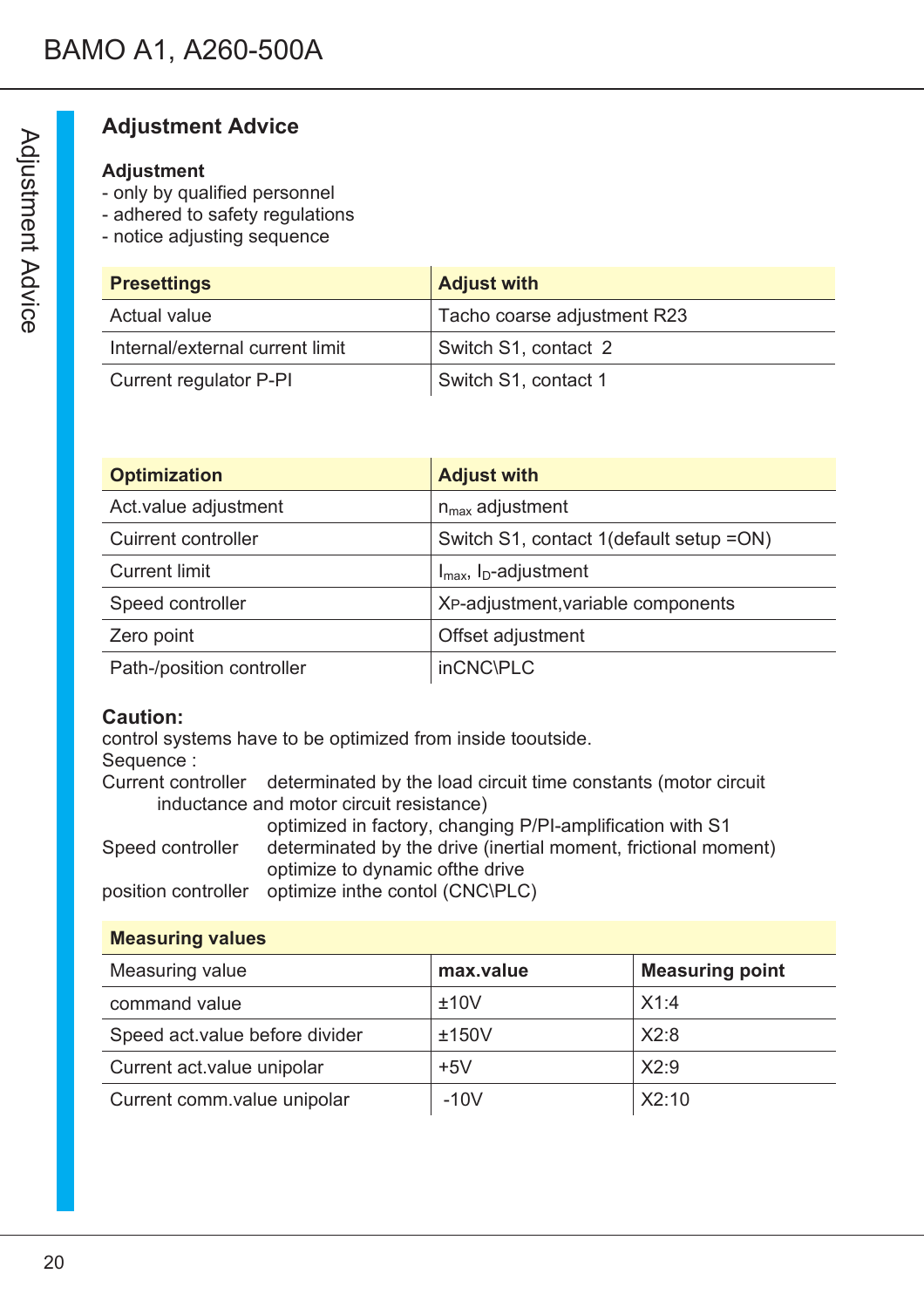## **Actual Value**

| <b>Function</b> | max. Value | <b>Connection</b> |
|-----------------|------------|-------------------|
| InputSignal     | $±10V=$    | X1:4              |
| <b>InputGND</b> |            | X1:6              |

DifferentialInput >>> signal- and GND-connection exchangeable External Supply >>> BridgeX1:6andX1:7,GND connected toX1:7

#### **command value as current signal**

| comm value from external currnet source  | 0upto±20mA       |
|------------------------------------------|------------------|
| external burden resistor for comm. Value | 0uptomax. $±10V$ |

comm.value resistor R-Soll[ $\Omega$ ]= comm. value voltage/comm. value current

#### **Caution:**

donot use comm. value current between 4and20mA With A1x only positve command value

#### **Command value integrator**

Linear-integrator Integrationtime adjustment with resistor R11(INT)



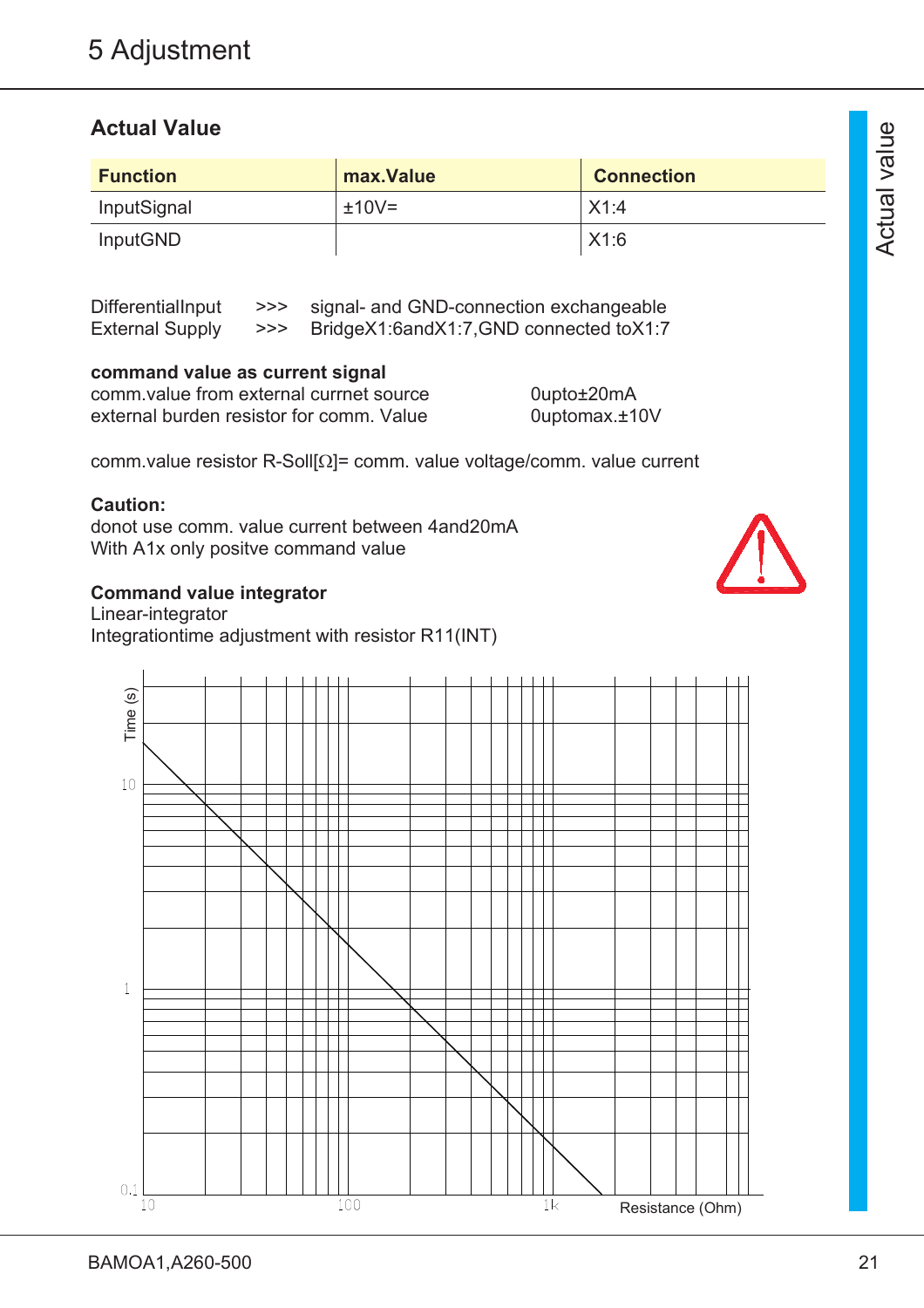## **Actual value - speed**

**BAMO-A1x (1Q)DC- or AC-tachogenerator with rectifer BAMO-A2x (4Q) only DC-tachogenerator**

#### **Tacho- Connection**

| JumperJ1open |                    |
|--------------|--------------------|
| InputX1:7    | $=$ tacho (GND)    |
| InputX2:8    | $=$ tacho (Signal) |
| PE-Bolt      | $=$ shielding      |

Command value input X1:4positive >>> tacho input X2:8positive

#### **Tacho voltage**

At maximum speed limits >>> minimum 5V=, maximum 160V= **Coarse adjustment** with resistor R23 Tacho-voltage-range Without R23  $\rightarrow$ >> 15V =upto160V= With R23  $1k\Omega$  >>> 5V =upto55V=

#### **Armature voltage regulation with IxR -compensation**

Internal feed back,JumperJ1 plugged coarse adjustment voltage range resistor R27 IxR compensation motor resistance resistor R8

#### **Speedfine adjustment**

With Potentiometer n max (P2) command value from potentiometer: with 1Vcomm. value adjust to 10% of maximum speed with 10Vcomm. value fine adjust to 100% (max. speed) fine adjust to100% (max. speed)

command value from CNC\PLC: with 0.8Vcomm. value adjust to10%of maximum speed

#### **Changing direction of rotation**

change motor- **and** tacho-connection

with armature voltage regulation change only motor-connection.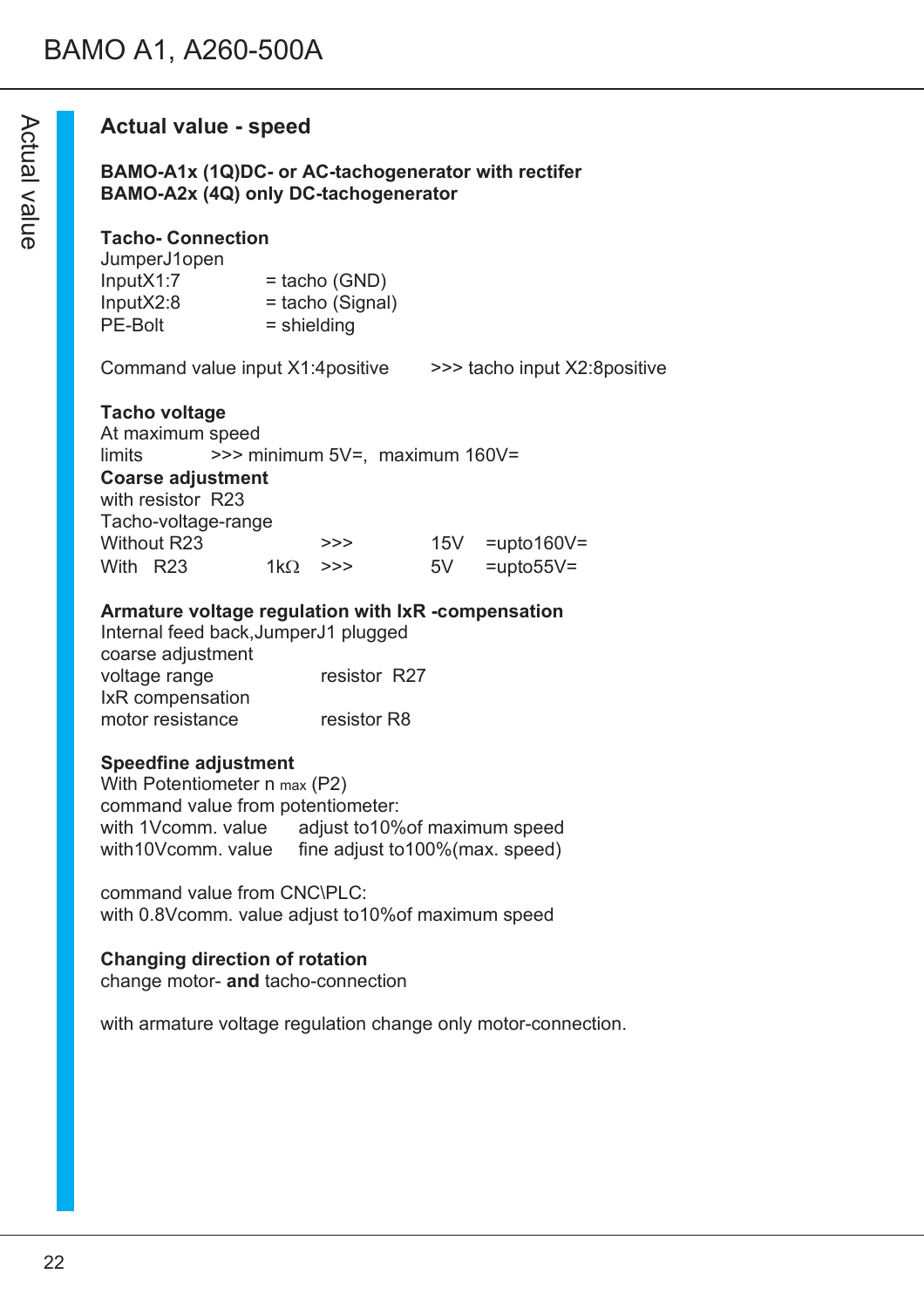## **Current limitation**

| peak current   | range 0upto200% command current<br>reset timemax.5sec. | trimmer $Imax(P5)$ |
|----------------|--------------------------------------------------------|--------------------|
| steady current | range 5upto100% command current                        | trimmer $I_D$ (P4) |

**Internally resetting current limits** c**urrent limit function limit** overload time continous current

sigmal to X2:14 blocked

#### **Steady current**

| internal current limit (default setup) |                                |         |
|----------------------------------------|--------------------------------|---------|
| adjustment                             | switch                         | trimmer |
| Imax                                   | S1, contact $2=ON I$ max1 (P5) |         |

| external current limit |             |                   |              |
|------------------------|-------------|-------------------|--------------|
| adjustment             | input       | switch            | trimmer      |
| Imax                   | $X1:90+10V$ | S1, contact 2=OFF | $Imax1$ (P5) |

the external current limit can internally be reduced with Imax-potentiometer.

#### **Steady current**

Motor protection. Adjust on motor command current with potentiometer ID (P4).

#### **Measure adjusted values:**

-donot connect motor

- predetermine command value and enable >>> switch off/on

|                                                                             | <b>Measuring value current command value X2:10</b> | (5V=command current) |
|-----------------------------------------------------------------------------|----------------------------------------------------|----------------------|
| command   Measuring value<br>value   Imax (ca.2sec.)<br>Measuring value I D |                                                    |                      |
| $+5V$                                                                       | Ouptomax.10V                                       | 0.25uptomax.5V       |
| $-5V$                                                                       | Ouptomax.10V                                       | $0.25$ upto max.5V   |

#### **Actual value**

| <b>Measuring value</b> current actual value<br>X2:9 |                                 |                          |  |
|-----------------------------------------------------|---------------------------------|--------------------------|--|
| command<br>value                                    | Measuring value Imax (ca.2sec.) | Measuring value ID       |  |
|                                                     | Ouptomax.5V                     | $\vert$ 0.12uptomax.2.5V |  |

#### **Caution:**

for exact torque control:

PI-current control switching necessary (default = P-current control) -change from PtoPIin current controller (switch S1,Contact1=OFF)

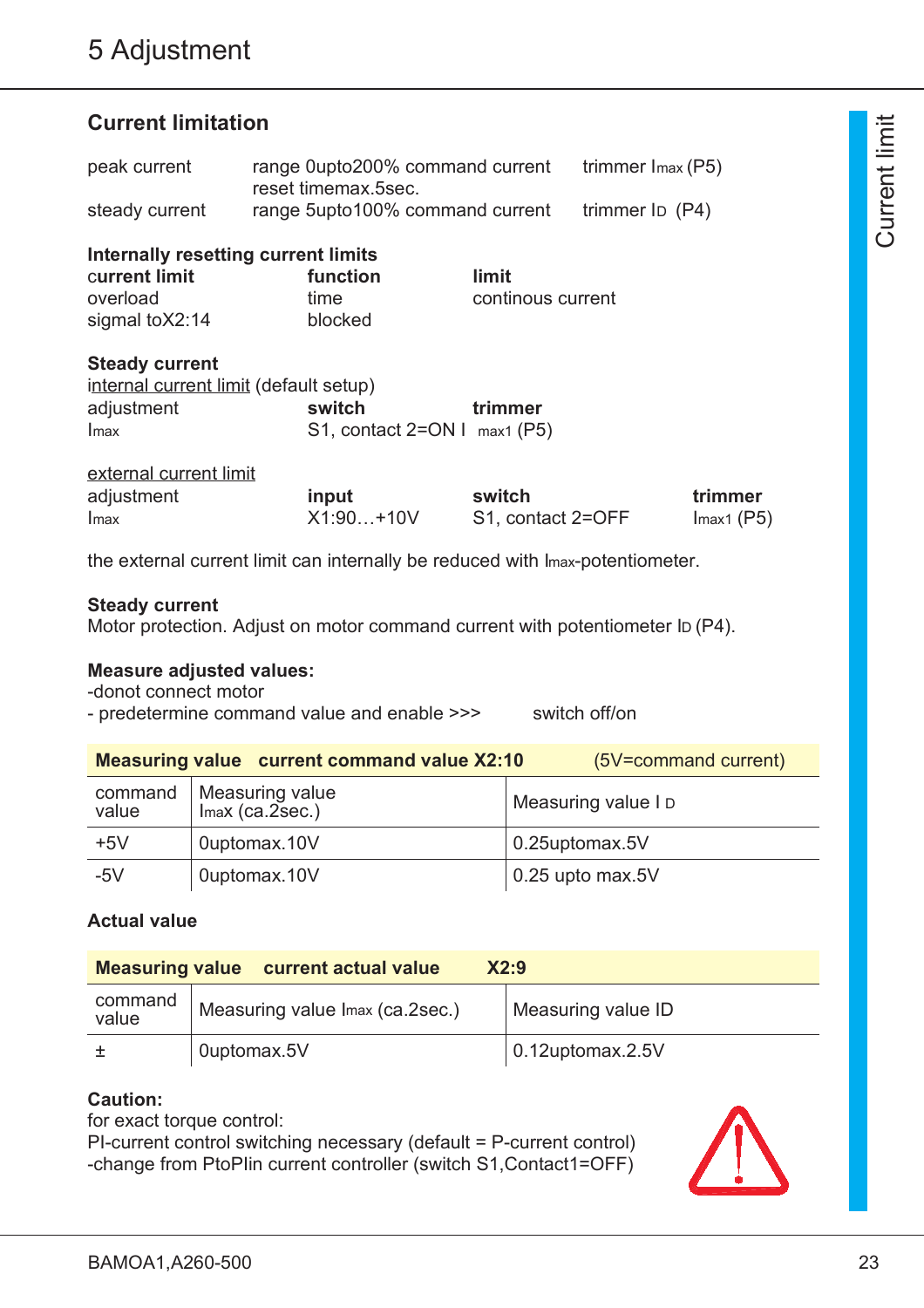## **Speed controller switching**

-variable components R9,C4

- amplification potentiometer P3(X P)

-in case of changing devices >>> take over adjustment values.

## **Defult Setup**

Values of solded in components

| $P$ -component =                   |                   | $390\mathrm{k}\Omega$ | decrease with R9(47k $\Omega$ upto 220k $\Omega$ |          |
|------------------------------------|-------------------|-----------------------|--------------------------------------------------|----------|
| I-component                        | $\equiv$ $\equiv$ | 22nF                  | increase with $C4(0,1 \quad \mu$ Fupto1          | $\mu$ F) |
| amplification trimps on Va to E00/ |                   |                       |                                                  |          |

```
P-component = 390k\Omega decrease with R9(47k \Omega upto220k \Omega)
```
- amplification trimmer XP to50%

-optimal for most drives.

# **Adjustment without measuring instruments**

Connect motor,



Reglerfreigeben,

-PotentiometerXprechtsdrehenbisderAntriebschwingt

-PotentiometerXplinksdrehenbisdieSchwingungabklingt,

-Xp-Poti noch2Stellungenweiternachlinksdrehen.

### **Drive behaviour:**

| <b>Amplification too low</b> | <b>Amplification too high</b>          |  |
|------------------------------|----------------------------------------|--|
| long oscillations 10.1Hz     | short oscillations 30200Hz             |  |
| long overshoots              | vibrates during acceleration,          |  |
| overruns target position     | vibrates during braking andin position |  |

### **Caution:**

in case of operating with CNC\PLC -in case of maximum speed -adjust command value speed with Poti nmax from 8upto9V

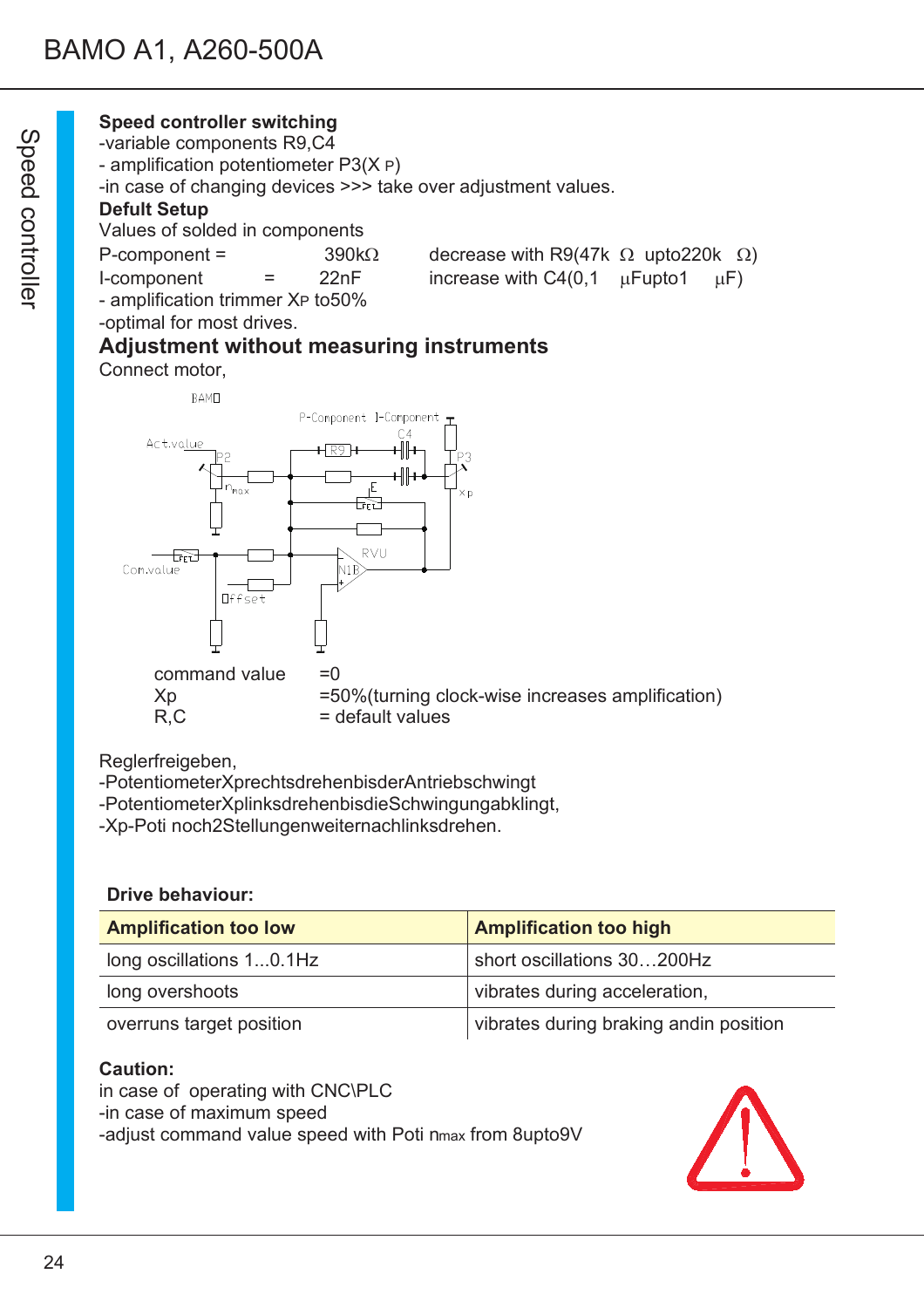## **Default setup**

## **Check connections before getting started**

| <b>Connection</b>                | <b>Voltage</b>      | <b>Clamp</b> |       |
|----------------------------------|---------------------|--------------|-------|
| <b>Battery connection</b>        | Max.36V or max.160V | X3:2         | X3:10 |
| Auxiliary voltage                | $24V = \pm 20\%$    | X3:13        | X3:14 |
| Motor connection                 | max.30V or max.150V | X3:4         | X3:8  |
| <b>NOTICE Technical data !!!</b> |                     |              |       |

| <b>Basic connections -power supply</b> |                                      |  |
|----------------------------------------|--------------------------------------|--|
| Battery                                | 2xpower connection, NOTICE POLARITY! |  |
| Motor                                  | 2xMotorline                          |  |

| <b>Basic connections - control connections</b> |                         |                   |  |
|------------------------------------------------|-------------------------|-------------------|--|
| Auxiliary voltage                              | $24V = \pm 20\%$        | X3:13, X3:14      |  |
| Ready for operation (BTB)                      | Contact between         | X2:11, X2:12      |  |
| Enable                                         | Contact between         | $X1:1$ und $X1:2$ |  |
| Comm.value from PLC                            | Differential input ±10V | X1:4, X1:6        |  |

| Comm.value - internal supply with trimmer |              | Bridge $X1:6-X1:7$ |
|-------------------------------------------|--------------|--------------------|
| A1(1Q)                                    | Positive 10V | $X1:3$ (GNDX1:7)   |
| A2(4Q)                                    | Positive 10V | X1:3               |
|                                           | Negative10V  | X1:5               |
| Comm.value                                | ±10V         | X1:4               |

| Act. value tachometer                                                    | $\pm 160V$ | $X2.8$ (GNDX1:7) |  |
|--------------------------------------------------------------------------|------------|------------------|--|
| Armature voltage regulation no actual value connection.JumperJ1 plugged! |            |                  |  |

| Default setup for first getting started |                      |                   |  |
|-----------------------------------------|----------------------|-------------------|--|
| <b>Function</b>                         | <b>Potentiometer</b> | <b>Adjustment</b> |  |
| Peek current                            | Imax                 | 20%               |  |
| Steady current                          | ID                   | 100%              |  |
| Amplification                           | <b>XP</b>            | 10%               |  |
| Speed                                   | n <sub>max</sub>     | 0%                |  |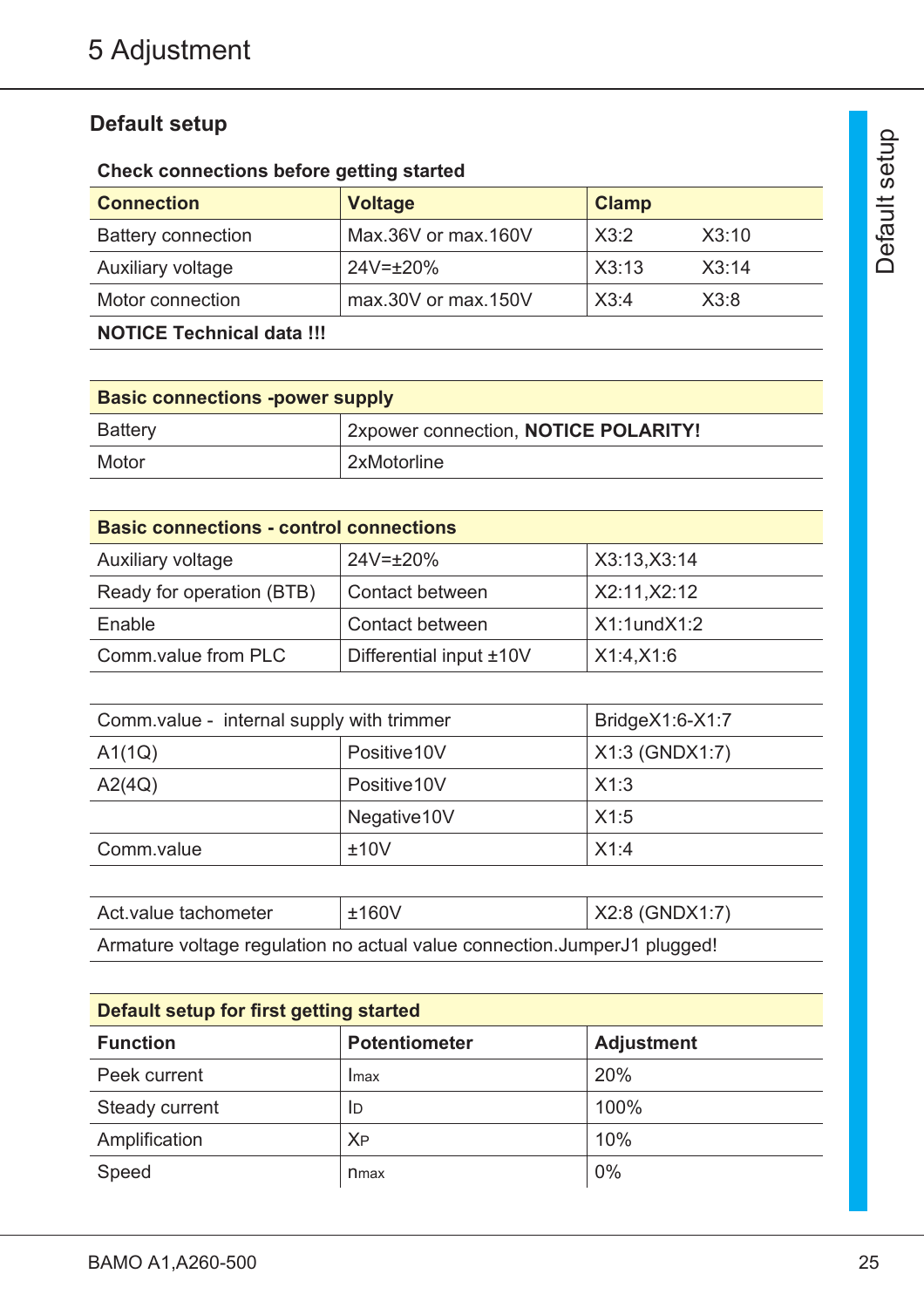# BAMO A1, A260-500A

G etttin  $\boldsymbol{\Omega}$ s<br>18 ጋ<br>ወ  $\Omega$ 

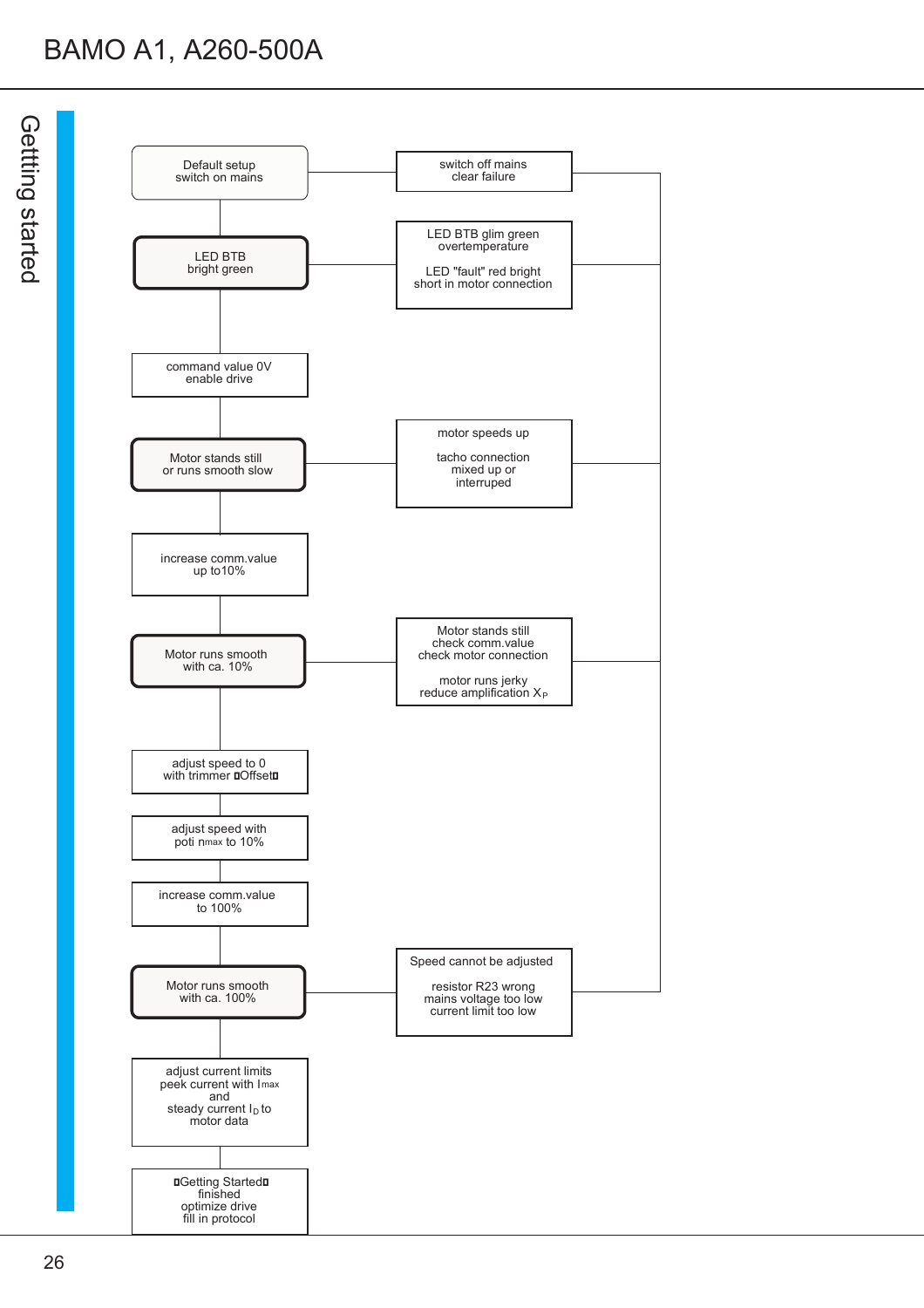| <b>Function Errors</b>                             |                                                                                      |
|----------------------------------------------------|--------------------------------------------------------------------------------------|
| <b>Fault</b>                                       | <b>Cause</b>                                                                         |
| LED glims green                                    | Overtemperature heat sink                                                            |
| LED bright red                                     | Shortin motor line<br>output stage error, overvoltage<br>overvoltage during brakeing |
| Motor stands still, no torque                      | Enabled missed<br>Current limit Imax anti- clockwise stop<br>motor line interrupped  |
| Motor speeds up                                    | Tachometer polarity wrong<br>Tachometerline interruped                               |
| Motor runs jerky                                   | Amplification XP too high.<br>command value disturbance                              |
| Drive switches to error<br>LED bright red          | Overvoltage, motorshort or<br>short to -UB<br>output stage error                     |
| Speed cann't be adjusted with<br>trimmer $n_{max}$ | Tacho coarse adjustment R23 wrong<br>JumperJ1 wrong, comm. value wrong               |
|                                                    |                                                                                      |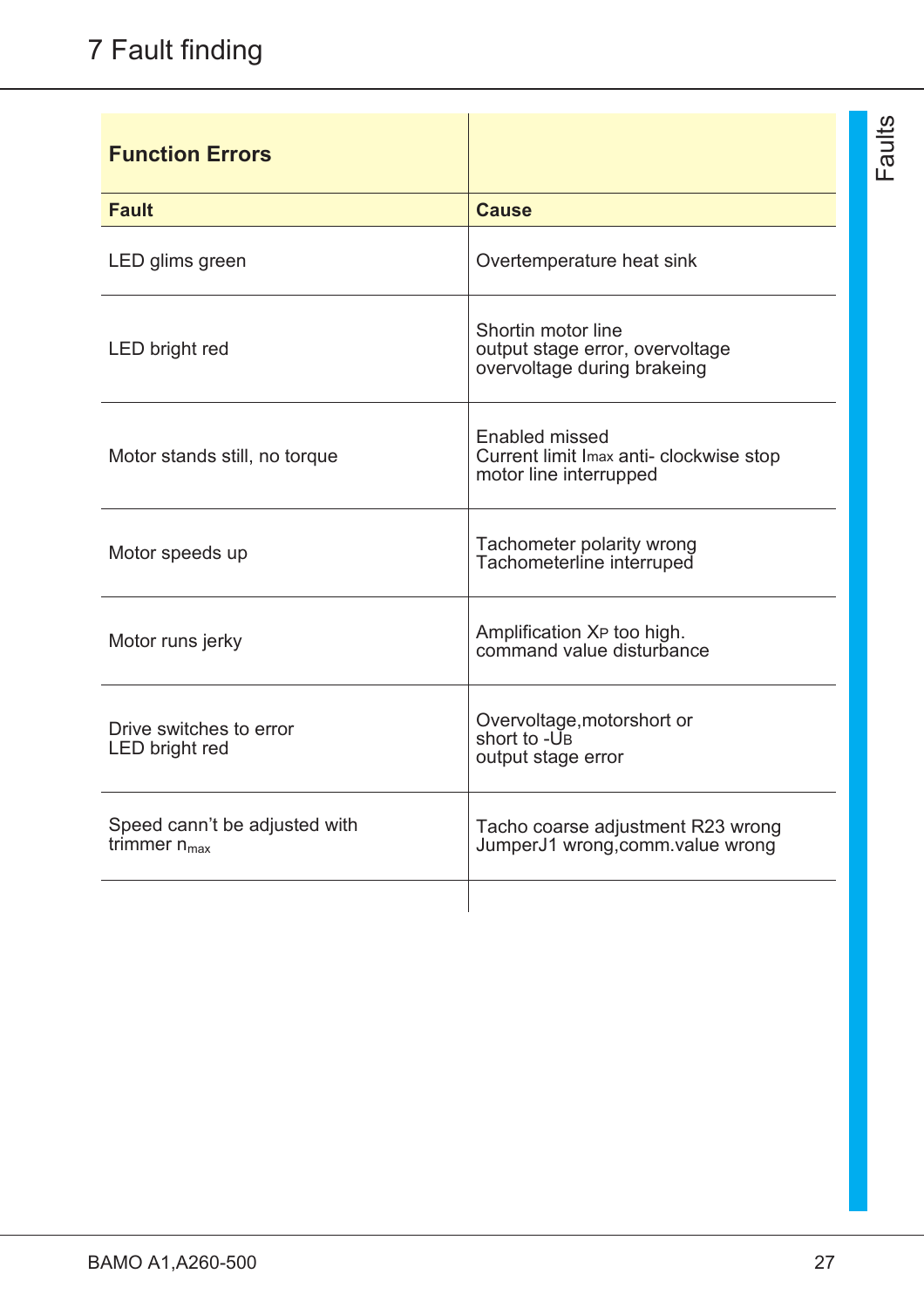

#### **Timeaxis**

|                | Enableon           | Motorstandsstillwithtorque                                   |
|----------------|--------------------|--------------------------------------------------------------|
| 2              | comm.valuepositive | Motoraccelerates                                             |
| 3              | comm.value0V       | Motordeccelerates                                            |
| $\overline{4}$ | comm.valuenegative | Motoraccelerates                                             |
| 5              | comm.valuepositive | Motordecceleratesandaccelerates                              |
| 6              | Speedconstant      | Motorrunswithloadcurrent                                     |
|                | Enableoff          | Motordeccelerates, deviceislocked<br>after <sub>5sec</sub> . |
| 8              | Enableon           | <b>Motoraccelerates</b>                                      |
| 9              | Overload           | Speedbrakesdown, current<br>increasestomaximumpeekcurrent    |
| 10             | Overload>3s        | Currentisreducedtosteadycurrent                              |
| 11             | Steadycurrentlimit |                                                              |
|                |                    |                                                              |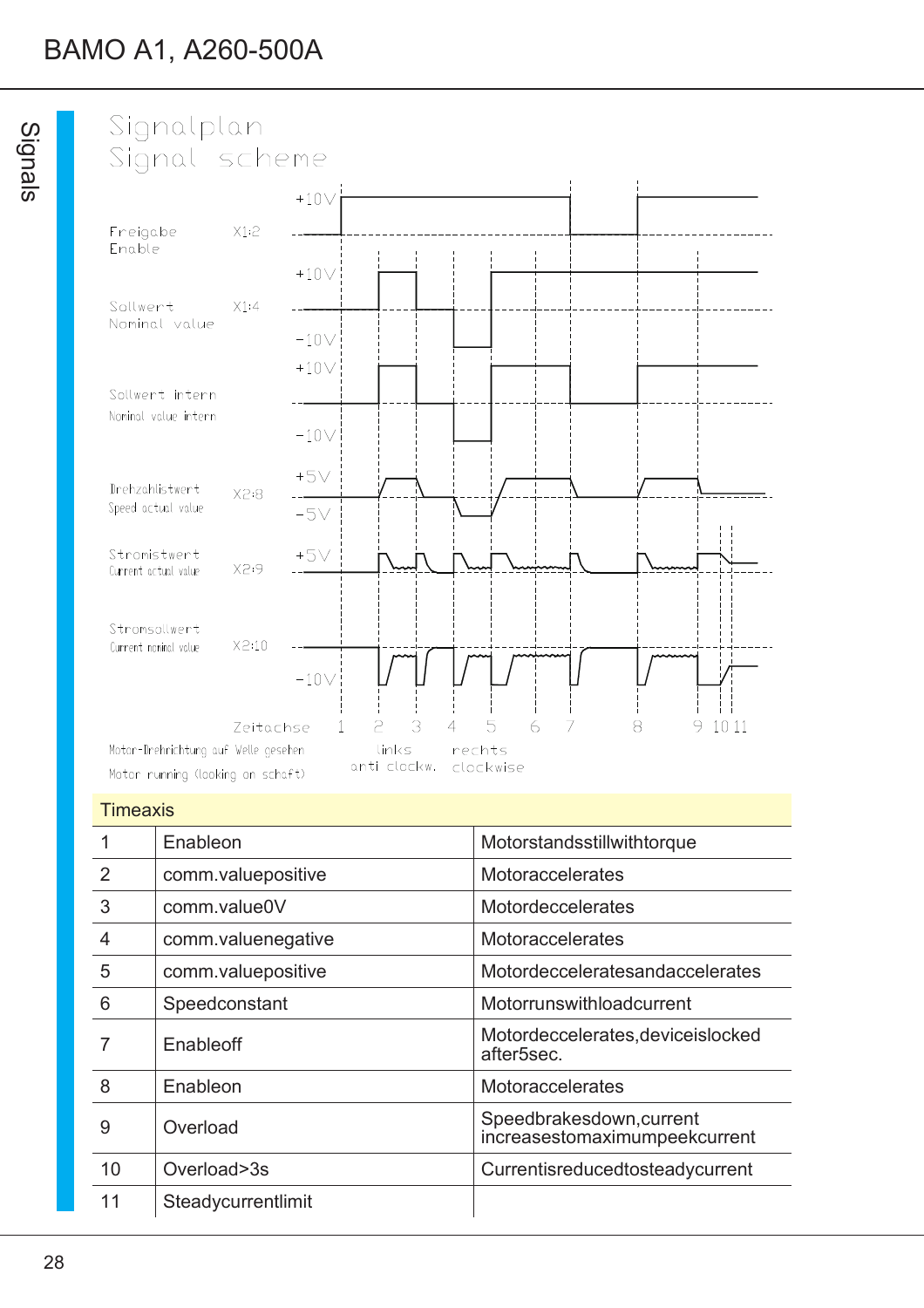| <b>Commissioning protocol</b>      |                                                |                        |                                        |        |  |
|------------------------------------|------------------------------------------------|------------------------|----------------------------------------|--------|--|
| <b>Customer</b>                    |                                                |                        | Machine-No.                            |        |  |
| <b>Device</b>                      |                                                |                        | Series-No.                             |        |  |
| <b>Connection</b>                  |                                                |                        |                                        |        |  |
| Battery voltage [V=]               |                                                | Auxiliary voltage [V=] |                                        |        |  |
| <b>Fusing [A]</b>                  |                                                |                        | <b>Fusing [A]</b>                      |        |  |
| <b>Inputs</b>                      |                                                |                        |                                        |        |  |
| Enable                             | Contact                                        | SPS/CNC                | Voltage [V=]                           |        |  |
| command<br>Value                   | <b>Trimmer</b>                                 | SPS/CNC                | Voltage [V=]                           |        |  |
| <b>Current</b><br>command<br>value | External<br>trimmer                            | SPS/CNC                | Voltage [V=]                           |        |  |
| <b>Adjustment actual value</b>     |                                                |                        |                                        |        |  |
| <b>Tachometer</b>                  | V=/1000UPM                                     |                        | <b>R23[kW]</b>                         |        |  |
| Armature<br>Voltage                | V=/1000UPM                                     |                        | <b>R27[kW]</b>                         |        |  |
| IxR-Comp.                          |                                                |                        | R8[kW]                                 |        |  |
|                                    | <b>Adjustment command value</b>                |                        |                                        |        |  |
| Selector switch                    | $S1$ -cont.1 ON = P                            |                        | $S1$ -cont.1 OFF = PI                  |        |  |
| Selector switch                    | $S1$ -cont.2 ON = internal                     |                        | S1-cont.2 OFF = external current limit |        |  |
|                                    | <b>Adjustment speed controller</b>             |                        |                                        |        |  |
| P-Component                        | R9[kW]                                         |                        | I-Component                            | C4[nF] |  |
| <b>Potensiometer positions</b>     |                                                |                        |                                        |        |  |
| Peek current                       | $\vert$ $\vert_{\text{max}}$<br>P <sub>5</sub> | Position               |                                        |        |  |
| <b>Steady currnet</b>              | <b>P4</b><br>$I_D$                             | Position               |                                        |        |  |
| Amplification                      | P <sub>3</sub><br>$X_{P}$                      | <b>Position</b>        |                                        |        |  |
| Speed                              | $n_{max}$ P2                                   | <b>Position</b>        |                                        |        |  |
| Zero point                         | Offset P1                                      | Position               |                                        |        |  |
| <b>Measuring values</b>            |                                                |                        |                                        |        |  |
| Motor voltage                      | $max. [V=]$                                    |                        |                                        |        |  |
| Tacho voltage                      | $max. [V=]$                                    |                        |                                        |        |  |
|                                    | peek [A=]                                      |                        | steady [A=]                            |        |  |
| Motor current                      |                                                |                        |                                        |        |  |
| <b>Motor data</b>                  |                                                |                        |                                        |        |  |
| Producer                           |                                                |                        | <b>Type</b>                            |        |  |